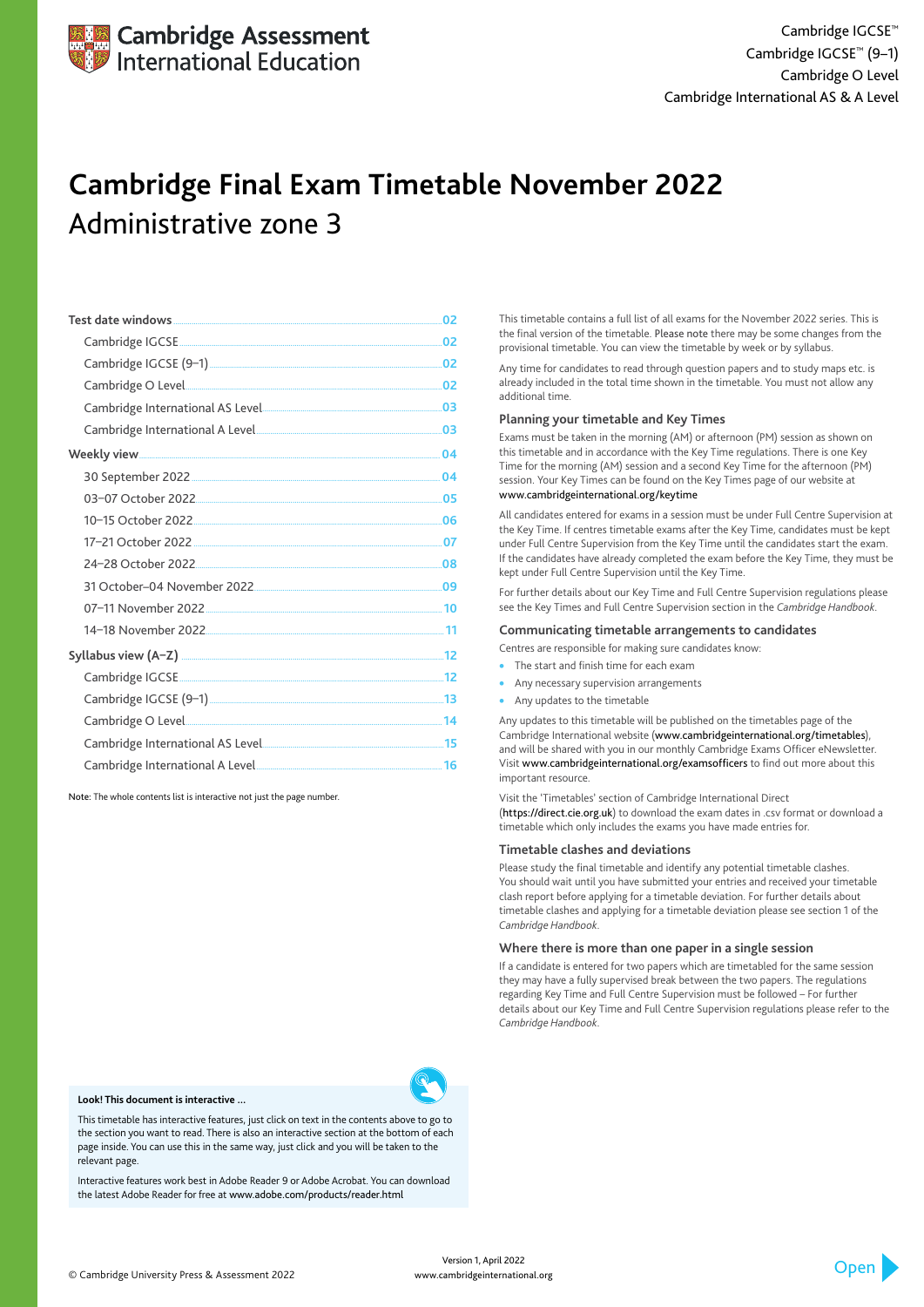This timetable has interactive features, just click on text in the tab on the right.

# <span id="page-1-0"></span>Test date windows



## <span id="page-1-1"></span>**Cambridge IGCSE**

| <b>Syllabus name</b>                                             | Code    | <b>Test date window</b> |
|------------------------------------------------------------------|---------|-------------------------|
| Afrikaans as a Second Language (Speaking)                        | 0548/05 | 15/09/2022-31/10/2022   |
| Art & Design (Practical)                                         | 0400/02 | 01/07/2022-31/10/2022   |
| English as a Second Language (Speaking Endorsement) (Speaking)   | 0510/51 | 01/10/2022-26/10/2022   |
| English as a Second Language (Count-in Speaking) (Speaking)      | 0511/51 | 01/10/2022-26/10/2022   |
| First Language English (Oral Endorsement) (Speaking & Listening) | 0500/04 | 15/09/2022-27/10/2022   |
| First Language Spanish (Speaking & Listening)                    | 0502/03 | 15/09/2022-31/10/2022   |
| Food & Nutrition (Practical)                                     | 0648/02 | 01/09/2022-31/10/2022   |
| French (Speaking)                                                | 0520/03 | 15/09/2022-31/10/2022   |
| German (Speaking)                                                | 0525/03 | 15/09/2022-31/10/2022   |
| Hindi as a Second Language                                       | 0549/03 | 15/09/2022-31/10/2022   |
| Information & Communication Technology (Practical)               | 0417/02 | 04/10/2022-04/10/2022   |
| Information & Communication Technology (Practical)               | 0417/03 | 06/10/2022-06/10/2022   |
| Spanish (Speaking)                                               | 0530/03 | 15/09/2022-31/10/2022   |

Visit our samples database at www.cambridgeinternational.org/samples to find out sampling requirements for specific components and the deadlines for submitting internally assessed marks and samples of candidate work.



### <span id="page-1-3"></span>**Cambridge O Level**

| <b>Syllabus name</b>         | Code    | <b>Test date window</b> |
|------------------------------|---------|-------------------------|
| Design & Technology          | 6043/02 | 01/09/2022-31/10/2022   |
| Food & Nutrition (Practical) | 6065/02 | 01/09/2022-31/10/2022   |

| <b>Syllabus name</b>                                           | Code    | <b>Test date window</b> |
|----------------------------------------------------------------|---------|-------------------------|
| Art & Design (Practical)                                       | 0989/02 | 01/07/2022-31/10/2022   |
| English as a Second Language (Count-in Speaking) (Speaking)    | 0991/51 | 01/10/2022-26/10/2022   |
| English as a Second Language (Speaking Endorsement) (Speaking) | 0993/51 | 01/10/2022-26/10/2022   |
| First Language English (Listening)                             | 0990/04 | 15/09/2022-27/10/2022   |
| French (Speaking)                                              | 7156/03 | 15/09/2022-31/10/2022   |
| German (Speaking)                                              | 7159/03 | 15/09/2022-31/10/2022   |
| Information & Communication Technology (Practical)             | 0983/02 | 04/10/2022-04/10/2022   |
| Information & Communication Technology (Practical)             | 0983/03 | 06/10/2022-06/10/2022   |
| Spanish (Speaking)                                             | 7160/03 | 15/09/2022-31/10/2022   |

## <span id="page-1-2"></span>**Cambridge IGCSE (9–1)**



 $2 \mid$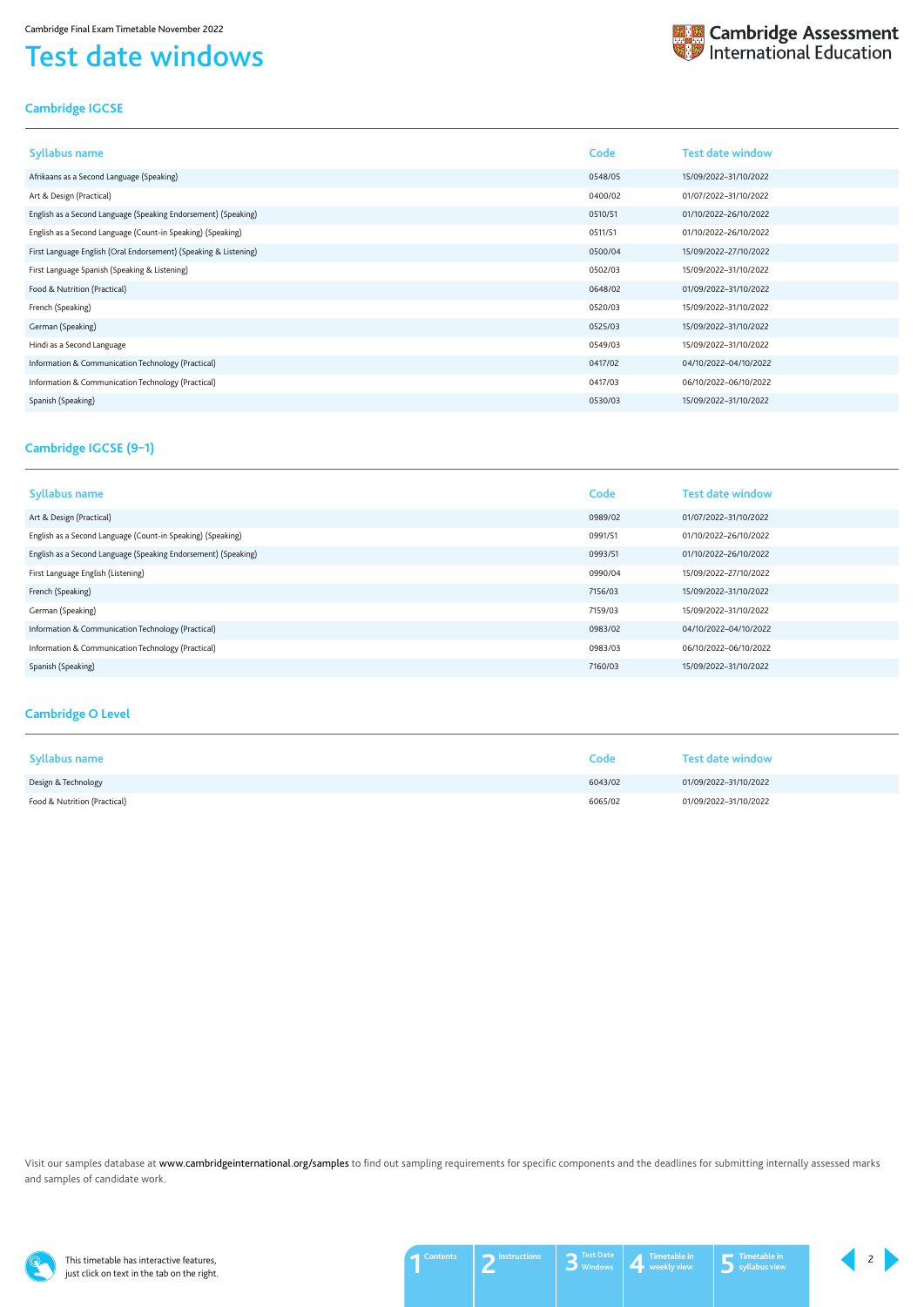This timetable has interactive features, just click on text in the tab on the right.

# Test date windows

### <span id="page-2-0"></span>**Cambridge International AS Level**

| <b>Syllabus name</b>               | Code    | <b>Test date window</b> |
|------------------------------------|---------|-------------------------|
| Afrikaans Language (Speaking)      | 8679/01 | 01/10/2022-24/10/2022   |
| Art & Design (Practical)           | 9479/02 | 01/07/2022-31/10/2022   |
| Digital Media & Design (Practical) | 9481/02 | 01/07/2022-31/10/2022   |
| French Language (Speaking)         | 8682/01 | 01/10/2022-24/10/2022   |
| German Language (Speaking)         | 8683/01 | 01/10/2022-24/10/2022   |
| Information Technology (Practical) | 9626/02 | 06/10/2022-06/10/2022   |
| Japanese Language (Speaking)       | 8281/01 | 01/10/2022-24/10/2022   |
| Spanish Language (Speaking)        | 8685/01 | 01/10/2022-24/10/2022   |

Visit our samples database at www.cambridgeinternational.org/samples to find out sampling requirements for specific components and the deadlines for submitting internally assessed marks and samples of candidate work.



### <span id="page-2-1"></span>**Cambridge International A Level**

| <b>Syllabus name</b>                          | Code    | <b>Test date window</b> |
|-----------------------------------------------|---------|-------------------------|
| Afrikaans (Speaking)                          | 9679/01 | 01/10/2022-24/10/2022   |
| French (Speaking)                             | 9716/01 | 01/10/2022-24/10/2022   |
| German (Speaking)                             | 9717/01 | 01/10/2022-24/10/2022   |
| Information Technology (Practical - Advanced) | 9626/04 | 13/10/2022-13/10/2022   |
| Spanish (Speaking)                            | 9719/01 | 01/10/2022-24/10/2022   |



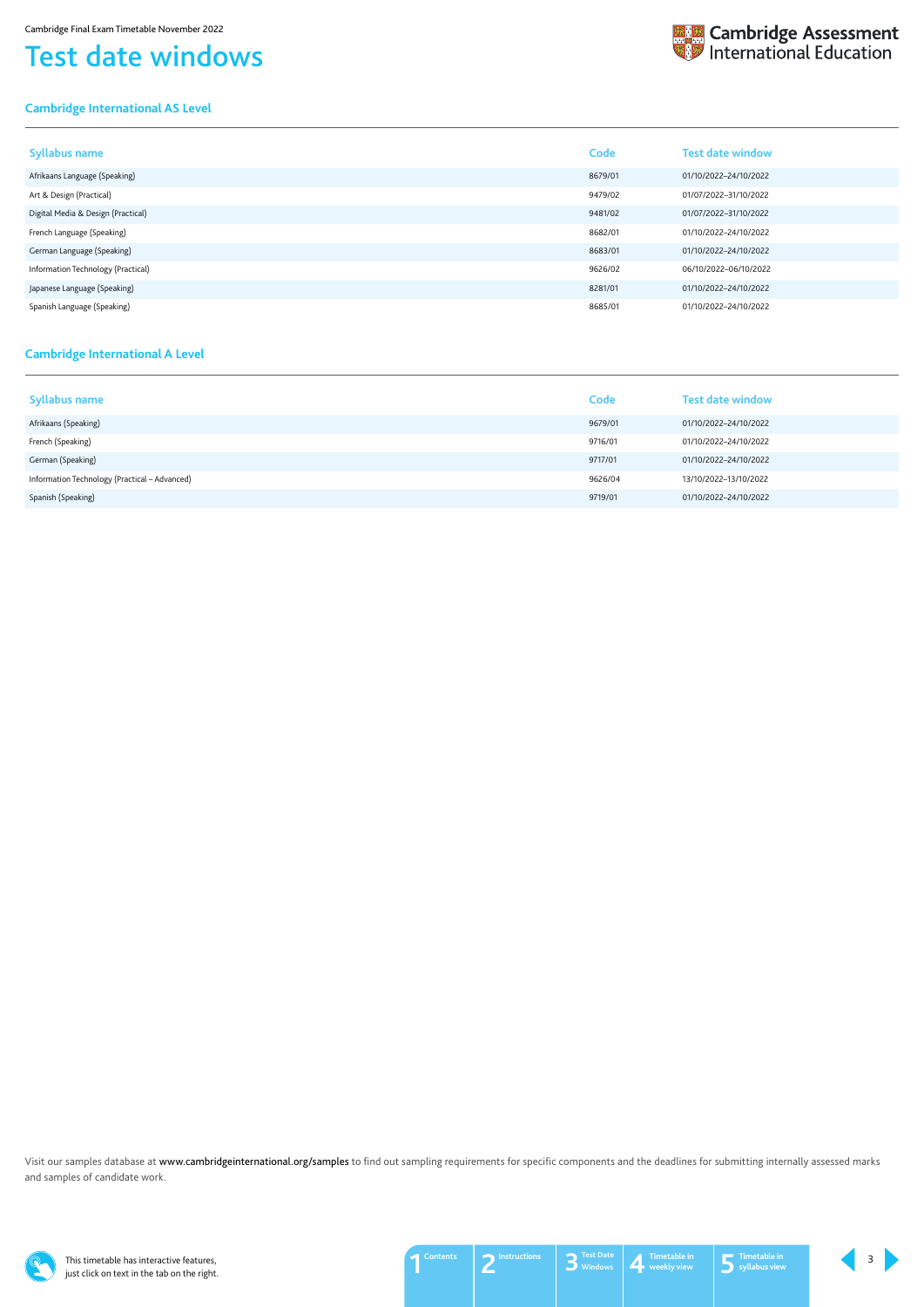**IG** Cambridge IGCSE **9–1** Cambridge IGCSE (9–1) **OL** Cambridge O Level **AS** Cambridge International AS Level **AL** Cambridge International A Level

Cambridge Final Exam Timetable November 2022

# <span id="page-3-1"></span>30 September 2022



|    | Syllabus/Component            | Code    | Duration       | Session |
|----|-------------------------------|---------|----------------|---------|
| IG | Enterprise                    | 0454/12 | $1h$ 30 $m$    | AΜ      |
| OL | <b>Fashion &amp; Textiles</b> | 6130/01 | 2 <sub>h</sub> | AΜ      |
| AS | Travel & Tourism              | 9395/12 | 2h 30m         | AΜ      |

| <b>Friday 30 September</b> |  |
|----------------------------|--|
|----------------------------|--|

<span id="page-3-0"></span>

|    | Syllabus/Component                             | Code    | Duration        | Session |
|----|------------------------------------------------|---------|-----------------|---------|
| IG | Cambridge International Mathematics (Core)     | 0607/11 | 45 <sub>m</sub> | PM      |
| IG | Cambridge International Mathematics (Extended) | 0607/21 | 45 <sub>m</sub> | PM      |
| IG | Environmental Management                       | 0680/11 | 1h 45m          | PM      |
| AS | Law                                            | 9084/11 | $1h$ 30 $m$     | PМ      |

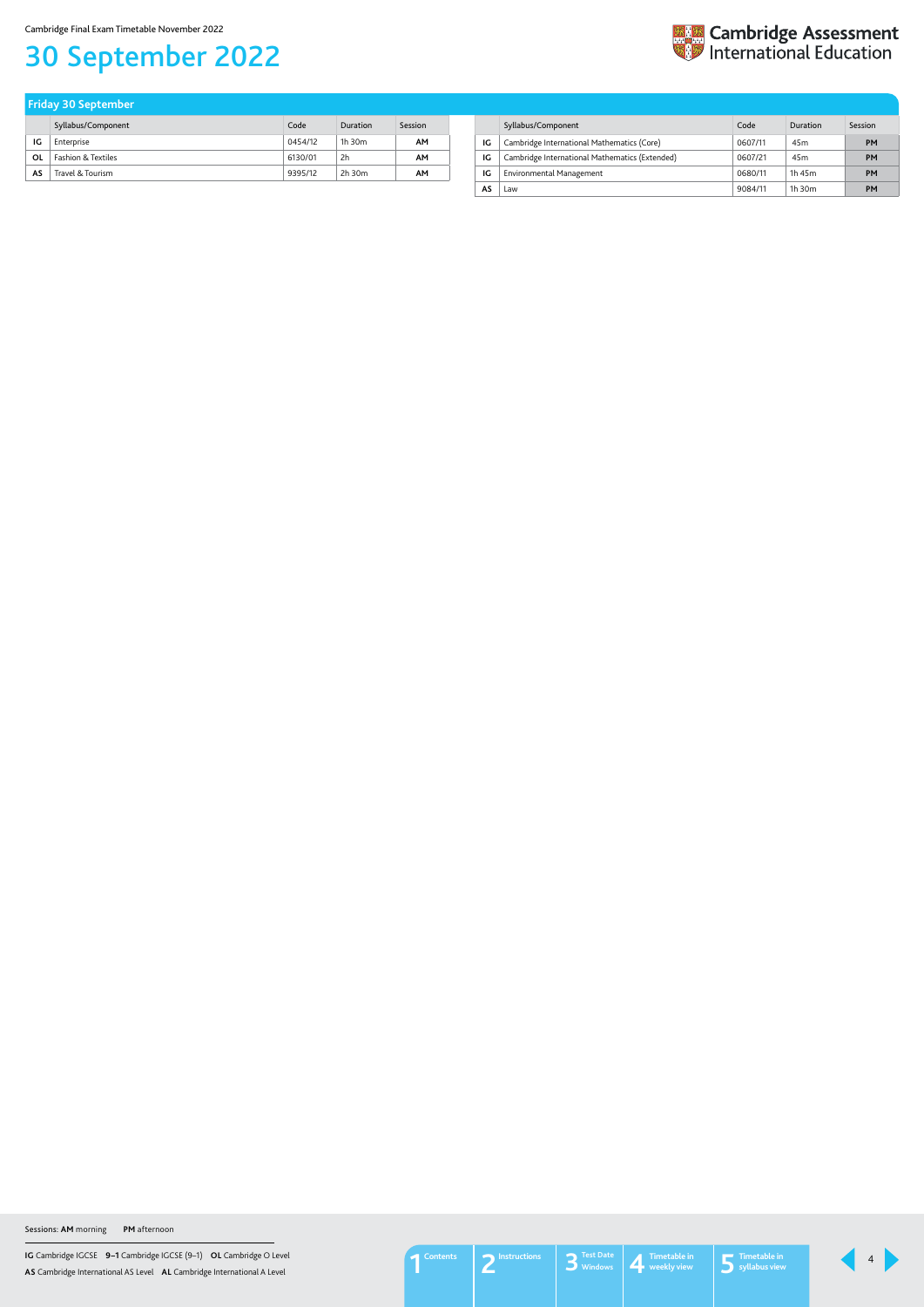**IG** Cambridge IGCSE **9–1** Cambridge IGCSE (9–1) **OL** Cambridge O Level **AS** Cambridge International AS Level **AL** Cambridge International A Level

# <span id="page-4-0"></span>03–07 October 2022



|       | Syllabus/Component                  | Code    | Duration    | Session   |
|-------|-------------------------------------|---------|-------------|-----------|
| IG    | First Language Arabic               | 0508/01 | 2h          | <b>AM</b> |
| $9-1$ | First Language Arabic               | 7184/01 | 2h          | <b>AM</b> |
| ΟL    | Religious Studies (Bible Knowledge) | 2048/12 | $1h$ 30 $m$ | <b>AM</b> |
| ΟL    | <b>Hinduism</b>                     | 2055/01 | $1h$ 30 $m$ | <b>AM</b> |
| OL    | Arabic                              | 3180/01 | $1h$ 30 $m$ | <b>AM</b> |
| ΟL    | Second Language Urdu                | 3248/01 | 2h          | <b>AM</b> |
| AS    | Thinking Skills                     | 9694/12 | $1h$ 30 $m$ | <b>AM</b> |

| <b>Monday 03 October</b> |  |  |  |
|--------------------------|--|--|--|
|                          |  |  |  |

|    | Syllabus/Component    | Code    | Duration    | Session   |
|----|-----------------------|---------|-------------|-----------|
| IG | Islamiyat             | 0493/11 | $1h$ 30 $m$ | <b>PM</b> |
| OL | Islamiyat             | 2058/11 | $1h$ 30 $m$ | <b>PM</b> |
| OL | Setswana              | 3158/01 | 2h 30m      | PM        |
| OL | Physics               | 5054/21 | 1h 45m      | <b>PM</b> |
| AS | English General Paper | 8021/11 | 1h 15m      | <b>PM</b> |

|       | Syllabus/Component                        | Code    | Duration       | Session   |
|-------|-------------------------------------------|---------|----------------|-----------|
| IG    | Travel & Tourism                          | 0471/12 | 2 <sub>h</sub> | <b>AM</b> |
| IG    | First Language English (Oral Endorsement) | 0500/12 | 2h             | <b>AM</b> |
| IG    | First Language Spanish                    | 0502/12 | 2h             | <b>AM</b> |
| $9-1$ | First Language English                    | 0990/12 | 2h             | <b>AM</b> |
| OL    | Travel & Tourism                          | 7096/12 | 2h             | <b>AM</b> |
| AS    | Hinduism                                  | 9487/01 | 1h 30m         | <b>AM</b> |
| AS    | Chemistry (Practical – Advanced)          | 9701/33 | 2h             | <b>AM</b> |
| AL    | Divinity                                  | 9011/12 | 3h             | <b>AM</b> |

### **Tuesday 04 October**

|    | Syllabus/Component                   | Code    | Duration    | Session   |
|----|--------------------------------------|---------|-------------|-----------|
| IG | Environmental Management             | 0680/21 | 1h 45m      | PМ        |
| OL | Chemistry (Practical)                | 5070/31 | $1h$ 30 $m$ | <b>PM</b> |
| 0L | Chemistry (Alternative to Practical) | 5070/41 | 1h          | PM        |

|    | -                      |         |          |           |
|----|------------------------|---------|----------|-----------|
|    | Syllabus/Component     | Code    | Duration | Session   |
| OL | Pakistan Studies       | 2059/01 | 1h 30m   | AM        |
| OL | <b>Statistics</b>      | 4040/12 | 2h 15m   | <b>AM</b> |
| AS | Hindi Literature       | 8675/04 | 2h 30m   | <b>AM</b> |
| AS | Information Technology | 9626/12 | 1h 45m   | <b>AM</b> |
| AS | Thinking Skills        | 9694/22 | 1h 45m   | AM        |
| AL | Urdu                   | 9676/04 | 2h 30m   | <b>AM</b> |
| AL | Hindi                  | 9687/04 | 2h 30m   | AM        |

#### **Wednesday 05 October**

|           | Syllabus/Component                                                | Code    | Duration    | Session   |
|-----------|-------------------------------------------------------------------|---------|-------------|-----------|
| IG        | English as a Second Language (Speaking Endorsement) (Core)        | 0510/11 | 1h.30m      | <b>PM</b> |
| IG        | English as a Second Language (Speaking Endorsement)<br>(Extended) | 0510/21 | 2h          | <b>PM</b> |
| IG        | English as a Second Language (Count-in Speaking) (Core)           | 0511/11 | 1h 30m      | <b>PM</b> |
| IG        | English as a Second Language (Count-in Speaking) (Extended)       | 0511/21 | 2h          | <b>PM</b> |
| $9 - 1$   | English as a Second Language (Count-in Speaking) (Core)           | 0991/11 | 1h.30m      | <b>PM</b> |
| $9-1$     | English as a Second Language (Count-in Speaking) (Extended)       | 0991/21 | 2h          | <b>PM</b> |
| $9 - 1$   | English as a Second Language (Speaking Endorsement) (Core)        | 0993/11 | 1h 30m      | <b>PM</b> |
| $9 - 1$   | English as a Second Language (Speaking Endorsement)<br>(Extended) | 0993/21 | 2h          | <b>PM</b> |
| OL        | English Language                                                  | 1123/11 | 1h 30m      | <b>PM</b> |
| AL        | Afrikaans                                                         | 9679/04 | $2h$ 30 $m$ | <b>PM</b> |
| AL        | Arabic                                                            | 9680/41 | 2h 30m      | <b>PM</b> |
| <b>AL</b> | Tamil                                                             | 9689/41 | $2h$ 30 $m$ | <b>PM</b> |

|       | Syllabus/Component                  | Code    | Duration | Session   |
|-------|-------------------------------------|---------|----------|-----------|
| IG    | Literature (Spanish)                | 0488/01 | 2h 15m   | <b>AM</b> |
| IG    | First Language Arabic               | 0508/02 | 2h       | <b>AM</b> |
| $9-1$ | First Language Arabic               | 7184/02 | 2h       | <b>AM</b> |
| 0L    | Religious Studies (Bible Knowledge) | 2048/22 | 1h 30m   | <b>AM</b> |
| ΟL    | Hinduism                            | 2055/02 | 1h 30m   | <b>AM</b> |
| ΟL    | Arabic                              | 3180/02 | 1h 30m   | <b>AM</b> |
| 0L    | Second Language Urdu                | 3248/02 | 1h 45m   | <b>AM</b> |
| AS    | Environmental Management            | 8291/12 | 1h 45m   | <b>AM</b> |
| AS    | Physics (Practical – Advanced)      | 9702/33 | 2h       | <b>AM</b> |

#### **Thursday 06 October**

|    | Syllabus/Component                             | Code    | Duration    | Session   |
|----|------------------------------------------------|---------|-------------|-----------|
| IG | Cambridge International Mathematics (Core)     | 0607/31 | 1h 45m      | <b>PM</b> |
| IG | Cambridge International Mathematics (Extended) | 0607/41 | 2h 15m      | <b>PM</b> |
| 0L | Physics (Practical)                            | 5054/31 | 2h          | <b>PM</b> |
| 0L | Physics (Alternative to Practical)             | 5054/41 | 1h          | <b>PM</b> |
| AS | English General Paper                          | 8021/21 | 1h 45m      | PM        |
| AS | Law                                            | 9084/21 | $1h$ 30 $m$ | <b>PM</b> |

|       | Syllabus/Component         | Code    | Duration    | Session   |
|-------|----------------------------|---------|-------------|-----------|
| IG    | First Language Spanish     | 0502/22 | 2h          | <b>AM</b> |
| IG    | German                     | 0525/42 | 1h          | <b>AM</b> |
| IG    | Hindi as a Second Language | 0549/01 | 2h          | <b>AM</b> |
| $9-1$ | German                     | 7159/42 | 1h          | <b>AM</b> |
| AS    | First Language Spanish     | 8665/42 | 2h 30m      | <b>AM</b> |
| AS    | Spanish Literature         | 8673/42 | $2h$ 30 $m$ | <b>AM</b> |
| AL    | French                     | 9716/42 | 2h 30m      | <b>AM</b> |
| AL    | German                     | 9717/42 | 2h 30m      | <b>AM</b> |
| AL    | Spanish                    | 9719/42 | 2h 30m      | <b>AM</b> |

### **Friday 07 October**

|    | Syllabus/Component             | Code    | Duration       | Session   |
|----|--------------------------------|---------|----------------|-----------|
| IG | IsiZulu as a Second Language   | 0531/01 | 2 <sub>h</sub> | <b>PM</b> |
| IG | Afrikaans as a Second Language | 0548/01 | 2 <sub>h</sub> | <b>PM</b> |

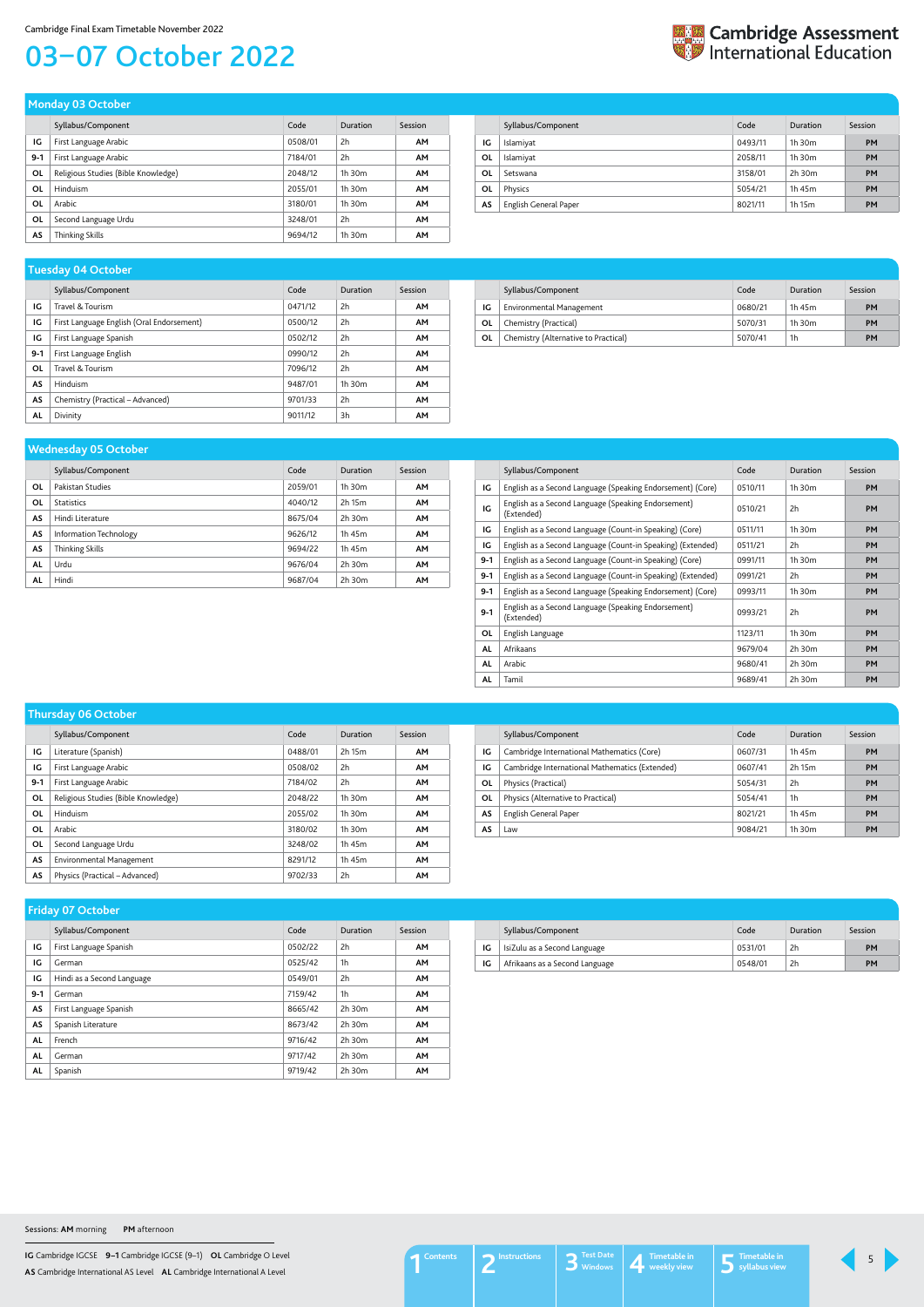**IG** Cambridge IGCSE **9–1** Cambridge IGCSE (9–1) **OL** Cambridge O Level **AS** Cambridge International AS Level **AL** Cambridge International A Level

# <span id="page-5-0"></span>10–15 October 2022

| <b>Extra</b> Cambridge Assessment<br><b>Extra International Education</b> |
|---------------------------------------------------------------------------|
|                                                                           |

|           | Syllabus/Component               | Code    | <b>Duration</b> | Session   |
|-----------|----------------------------------|---------|-----------------|-----------|
| ΙG        | <b>Additional Mathematics</b>    | 0606/12 | 2h              | <b>AM</b> |
| OL        | <b>Additional Mathematics</b>    | 4037/12 | 2h              | <b>AM</b> |
| AS        | Urdu Language                    | 8686/03 | 1h 30m          | <b>AM</b> |
| AS        | Hindi Language                   | 8687/03 | $1h$ 30 $m$     | <b>AM</b> |
| AS        | Mathematics (Pure Mathematics 1) | 9709/12 | 1h 50m          | <b>AM</b> |
| <b>AL</b> | Travel & Tourism                 | 9395/32 | 1h 30m          | <b>AM</b> |
| <b>AL</b> | Urdu                             | 9676/03 | 1h 30m          | <b>AM</b> |
| <b>AL</b> | Hindi                            | 9687/03 | 1h 30m          | <b>AM</b> |
| IG        | Islamiyat                        | 0493/21 | 1h 30m          | <b>PM</b> |

**Monday 10 October** 

|    | Syllabus/Component | Code    | Duration    | Session   |
|----|--------------------|---------|-------------|-----------|
| IG | Agriculture        | 0600/11 | 1h 45m      | <b>PM</b> |
| OL | Islamiyat          | 2058/21 | $1h$ 30 $m$ | <b>PM</b> |
| 0L | Setswana           | 3158/02 | 1h 30m      | <b>PM</b> |
| 0L | Biology            | 5090/21 | 1h 45m      | <b>PM</b> |
| AS | Afrikaans Language | 8679/03 | 1h 30m      | <b>PM</b> |
| AS | Arabic Language    | 8680/31 | 1h 30m      | <b>PM</b> |
| AS | Tamil Language     | 8689/31 | 1h 30m      | <b>PM</b> |
| AL | Afrikaans          | 9679/03 | 1h 30m      | <b>PM</b> |
| AL | Arabic             | 9680/31 | 1h 30m      | <b>PM</b> |
| AL | Tamil              | 9689/31 | 1h 30m      | <b>PM</b> |

| and the contract of the contract of the contract of the contract of the contract of the contract of the contract of |                                |         |             |           |
|---------------------------------------------------------------------------------------------------------------------|--------------------------------|---------|-------------|-----------|
|                                                                                                                     | Syllabus/Component             | Code    | Duration    | Session   |
| IG                                                                                                                  | Travel & Tourism               | 0471/22 | $2h$ 30 $m$ | <b>AM</b> |
| IG                                                                                                                  | German                         | 0525/22 | 1h          | <b>AM</b> |
| $9-1$                                                                                                               | German                         | 7159/22 | 1h          | <b>AM</b> |
| OL                                                                                                                  | Pakistan Studies               | 2059/02 | 1h 30m      | <b>AM</b> |
| ΟL                                                                                                                  | Travel & Tourism               | 7096/22 | 2h 30m      | <b>AM</b> |
| AS                                                                                                                  | <b>Hinduism</b>                | 9487/02 | $1h$ 30 $m$ | <b>AM</b> |
| AS                                                                                                                  | Biology (Practical – Advanced) | 9700/33 | 2h          | AM        |

#### **Tuesday 11 October**

|    | Syllabus/Component                             | Code    | Duration           | Session |
|----|------------------------------------------------|---------|--------------------|---------|
| AL | Divinity                                       | 9011/32 | 3h                 | AM      |
| AL | Law                                            | 9084/31 | $1h$ 30 $m$        | AM      |
| IG | Cambridge International Mathematics (Core)     | 0607/51 | 1h 10 <sub>m</sub> | PM      |
| IG | Cambridge International Mathematics (Extended) | 0607/61 | 1h 40m             | PM      |
| 0L | Chemistry                                      | 5070/21 | $1h$ 30 $m$        | PM      |
| ΟL | Combined Science                               | 5129/21 | 2h 15m             | PM      |

|           | Syllabus/Component                                                            | Code    | Duration        | Session   |
|-----------|-------------------------------------------------------------------------------|---------|-----------------|-----------|
| IG        | First Language English (Oral Endorsement)                                     | 0500/22 | 2h              | <b>AM</b> |
| $9 - 1$   | First Language English                                                        | 0990/22 | 2h              | AM        |
| AS        | Japanese Language                                                             | 8281/03 | 1h 30m          | <b>AM</b> |
| AS        | French Language                                                               | 8682/32 | 1h 30m          | AM        |
| AS        | German Language                                                               | 8683/32 | 1h 30m          | <b>AM</b> |
| AS        | Spanish Language                                                              | 8685/32 | 1h 30m          | AM        |
| <b>AS</b> | Marine Science                                                                | 9693/12 | 1h 45m          | <b>AM</b> |
| AL        | <b>Thinking Skills</b>                                                        | 9694/32 | 2h              | <b>AM</b> |
| AL        | French                                                                        | 9716/32 | 1h 30m          | <b>AM</b> |
| AL        | German                                                                        | 9717/32 | 1h 30m          | <b>AM</b> |
| AL        | Spanish                                                                       | 9719/32 | 1h 30m          | <b>AM</b> |
| IG        | Physical Education                                                            | 0413/11 | 1h 45m          | <b>PM</b> |
| IG        | English as a Second Language (Speaking Endorsement)<br>(Listening – Core)     | 0510/31 | 40 <sub>m</sub> | <b>PM</b> |
| IG        | English as a Second Language (Speaking Endorsement)<br>(Listening – Extended) | 0510/41 | 50 <sub>m</sub> | <b>PM</b> |

#### **Wednesday 12 October**

|         | Syllabus/Component                                                            | Code    | Duration        | Session   |
|---------|-------------------------------------------------------------------------------|---------|-----------------|-----------|
| IG      | English as a Second Language (Count-in Speaking) (Listening –<br>Core)        | 0511/31 | 40 <sub>m</sub> | PM        |
| IG      | English as a Second Language (Count-in Speaking) (Listening –<br>Extended)    | 0511/41 | 50 <sub>m</sub> | <b>PM</b> |
| $9 - 1$ | English as a Second Language (Count-in Speaking) (Listening –<br>Core)        | 0991/31 | 40 <sub>m</sub> | <b>PM</b> |
| $9 - 1$ | English as a Second Language (Count-in Speaking) (Listening –<br>Extended)    | 0991/41 | 50 <sub>m</sub> | <b>PM</b> |
| $9 - 1$ | English as a Second Language (Speaking Endorsement)<br>(Listening – Core)     | 0993/31 | 40 <sub>m</sub> | <b>PM</b> |
| $9 - 1$ | English as a Second Language (Speaking Endorsement)<br>(Listening - Extended) | 0993/41 | 50 <sub>m</sub> | <b>PM</b> |
| $9-1$   | Physical Education                                                            | 0995/11 | 1h 45m          | PM        |
| 0L      | English Language                                                              | 1123/21 | 1h 45m          | PM        |
| AS      | Sociology                                                                     | 9699/11 | $1h$ 30 $m$     | <b>PM</b> |
| AS      | Economics                                                                     | 9708/21 | 1h 30m          | <b>PM</b> |

|           | Syllabus/Component              | Code    | Duration        | Session   |
|-----------|---------------------------------|---------|-----------------|-----------|
| IG        | Computer Science                | 0478/12 | 1h 45m          | <b>AM</b> |
| IG        | Hindi as a Second Language      | 0549/02 | 45 <sub>m</sub> | <b>AM</b> |
| $9-1$     | Computer Science                | 0984/12 | 1h 45m          | <b>AM</b> |
| 0L        | Computer Science                | 2210/12 | 1h 45m          | <b>AM</b> |
| OL        | <b>Statistics</b>               | 4040/22 | 2h 15m          | <b>AM</b> |
| AS        | <b>Environmental Management</b> | 8291/22 | 1h 45m          | AM        |
| AS        | Urdu Language                   | 8686/02 | 1h 45m          | <b>AM</b> |
| AS        | Hindi Language                  | 8687/02 | 1h 45m          | <b>AM</b> |
| <b>AL</b> | Travel & Tourism                | 9395/42 | 1h 30m          | <b>AM</b> |
| <b>AL</b> | Urdu                            | 9676/02 | 1h 45m          | <b>AM</b> |
| AL        | Urdu                            | 9676/05 | 45 <sub>m</sub> | <b>AM</b> |
| AL        | Hindi                           | 9687/02 | 1h 45m          | <b>AM</b> |
| AL        | Physics                         | 9702/42 | 2h              | <b>AM</b> |

### **Thursday 13 October**

|           | Syllabus/Component                         | Code    | Duration        | Session   |
|-----------|--------------------------------------------|---------|-----------------|-----------|
| IG        | IsiZulu as a Second Language (Listening)   | 0531/02 | 45 <sub>m</sub> | <b>PM</b> |
| IG        | Afrikaans as a Second Language (Listening) | 0548/02 | 45 <sub>m</sub> | <b>PM</b> |
| 0L        | Biology (Practical)                        | 5090/31 | 1h 15m          | <b>PM</b> |
| 0L        | Biology (Alternative to Practical)         | 5090/61 | 1 <sub>h</sub>  | <b>PM</b> |
| AS        | Afrikaans Language                         | 8679/02 | 1h 45m          | <b>PM</b> |
| AS        | Arabic Language                            | 8680/21 | 1h 45m          | <b>PM</b> |
| <b>AS</b> | Tamil Language                             | 8689/21 | 1h 45m          | <b>PM</b> |
| <b>AL</b> | Afrikaans                                  | 9679/02 | 1h 45m          | <b>PM</b> |
| AL        | Arabic                                     | 9680/21 | 1h 45m          | <b>PM</b> |
| AL        | Arabic                                     | 9680/51 | 45 <sub>m</sub> | <b>PM</b> |
| AL        | Hindi                                      | 9687/05 | 45 <sub>m</sub> | <b>PM</b> |
| AL        | Tamil                                      | 9689/21 | 1h 45m          | <b>PM</b> |
| AL        | Tamil                                      | 9689/51 | 45 <sub>m</sub> | <b>PM</b> |

|           | Syllabus/Component            | Code    | Duration | Session   |
|-----------|-------------------------------|---------|----------|-----------|
| IG        | <b>Additional Mathematics</b> | 0606/22 | 2h       | <b>AM</b> |
| OL        | <b>Additional Mathematics</b> | 4037/22 | 2h       | <b>AM</b> |
| AS        | Japanese Language             | 8281/02 | 1h 45m   | <b>AM</b> |
| AS        | First Language Spanish        | 8665/22 | 1h 45m   | <b>AM</b> |
| AS        | French Language               | 8682/22 | 1h 45m   | <b>AM</b> |
| AS        | German Language               | 8683/22 | 1h 45m   | <b>AM</b> |
| AS        | Spanish Language              | 8685/22 | 1h 45m   | <b>AM</b> |
| <b>AL</b> | Law                           | 9084/41 | 1h 30m   | AM        |

#### **Friday 14 October**

|           | Syllabus/Component                | Code    | Duration | Session   |
|-----------|-----------------------------------|---------|----------|-----------|
| AL        | Information Technology (Advanced) | 9626/32 | 1h 45m   | <b>AM</b> |
| <b>AL</b> | French                            | 9716/22 | 1h 45m   | <b>AM</b> |
| AL        | German                            | 9717/22 | 1h 45m   | <b>AM</b> |
| AL        | Spanish                           | 9719/22 | 1h 45m   | <b>AM</b> |
| ΙG        | History                           | 0470/11 | 2h       | <b>PM</b> |
| $9 - 1$   | History                           | 0977/11 | 2h       | <b>PM</b> |
| OL        | History                           | 2147/11 | 2h       | PM        |

#### **Saturday 15 October**

|    | Syllabus/Component   | Code    | Duration | Session |
|----|----------------------|---------|----------|---------|
| IG | Literature (Spanish) | 0488/03 | 1h 20m   | АΜ      |

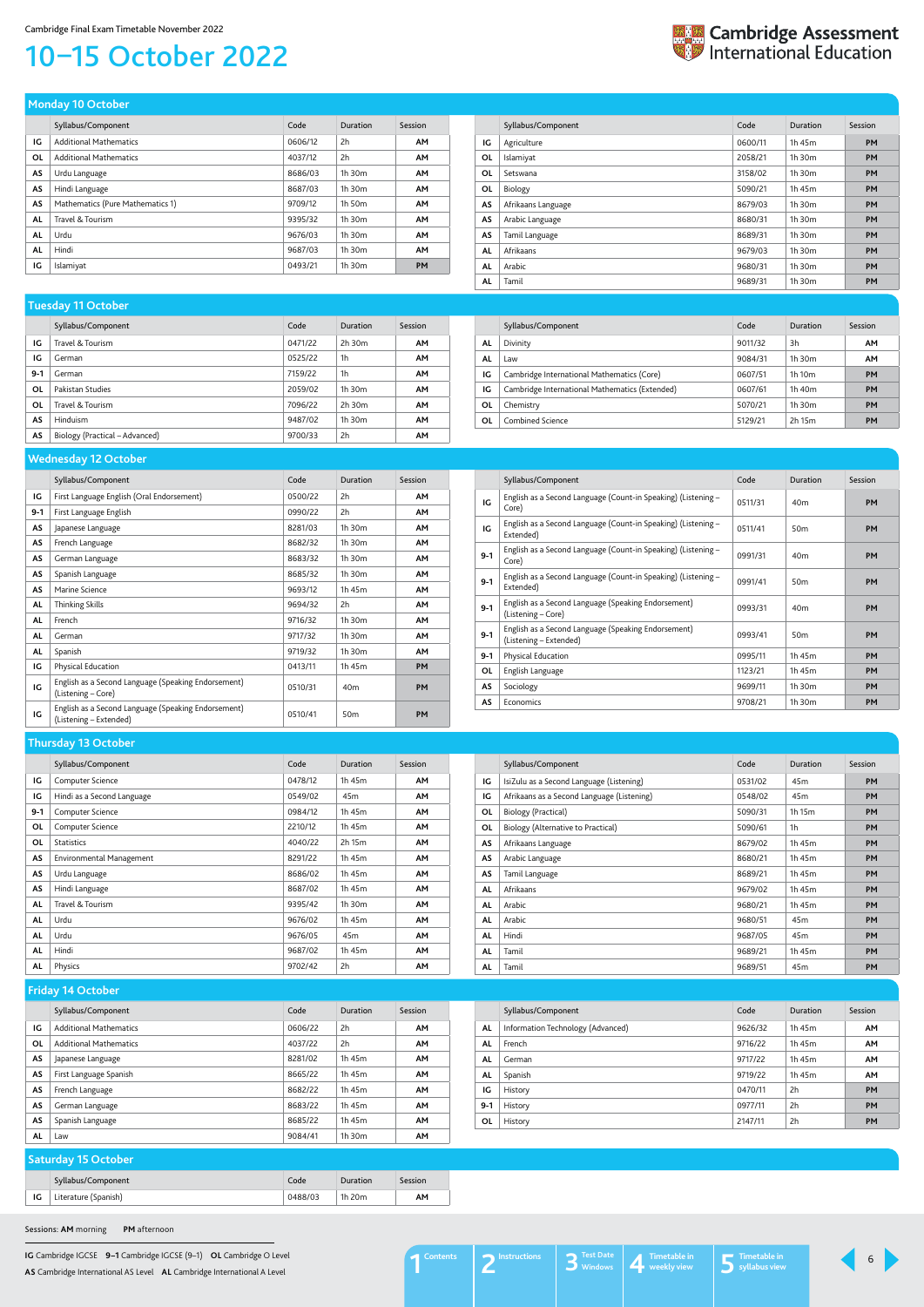**IG** Cambridge IGCSE **9–1** Cambridge IGCSE (9–1) **OL** Cambridge O Level **AS** Cambridge International AS Level **AL** Cambridge International A Level

## <span id="page-6-0"></span>17–21 October 2022



|           | Syllabus/Component                       | Code    | Duration    | Session   |
|-----------|------------------------------------------|---------|-------------|-----------|
| IG        | Chemistry (Core)                         | 0620/32 | 1h 15m      | <b>AM</b> |
| IG        | Chemistry (Extended)                     | 0620/42 | 1h 15m      | <b>AM</b> |
| $9-1$     | Chemistry (Core)                         | 0971/32 | 1h 15m      | AΜ        |
| $9-1$     | Chemistry (Extended)                     | 0971/42 | 1h 15m      | AΜ        |
| AS        | Mathematics (Probability & Statistics 1) | 9709/52 | 1h 15m      | AΜ        |
| <b>AL</b> | Hinduism                                 | 9487/03 | $1h$ 30 $m$ | AΜ        |

**Monday 17 October** 

|         | Syllabus/Component     | Code    | Duration    | Session   |
|---------|------------------------|---------|-------------|-----------|
| IG      | Mathematics (Core)     | 0580/11 | 1h          | <b>PM</b> |
| IG      | Mathematics (Extended) | 0580/21 | $1h$ 30 $m$ | <b>PM</b> |
| $9 - 1$ | Mathematics (Core)     | 0980/11 | 1h          | PM        |
| $9 - 1$ | Mathematics (Extended) | 0980/21 | $1h$ 30 $m$ | PM        |
| OL      | Mathematics Syllabus D | 4024/11 | 2h          | PM        |
| AS      | <b>Business</b>        | 9609/11 | 1h 15m      | <b>PM</b> |

|           | Syllabus/Component                 | Code    | Duration       | Session   |
|-----------|------------------------------------|---------|----------------|-----------|
| IG        | Sociology                          | 0495/12 | 2h             | <b>AM</b> |
| IG        | Biology (Practical)                | 0610/52 | 1h 15m         | <b>AM</b> |
| IG        | Biology (Alternative to Practical) | 0610/62 | 1 <sub>h</sub> | <b>AM</b> |
| $9-1$     | Biology (Practical)                | 0970/52 | 1h 15m         | <b>AM</b> |
| $9 - 1$   | Biology (Alternative to Practical) | 0970/62 | 1 <sub>h</sub> | <b>AM</b> |
| ΟL        | Sociology                          | 2251/12 | 2h             | <b>AM</b> |
| <b>AS</b> | Divinity                           | 8041/22 | 3h             | <b>AM</b> |
| AS        | Chemistry                          | 9701/22 | 1h 15m         | <b>AM</b> |
| AL        | Divinity                           | 9011/22 | 3h             | <b>AM</b> |

#### **Tuesday 18 October**

|       | Syllabus/Component      | Code    | Duration    | Session |
|-------|-------------------------|---------|-------------|---------|
| IG    | <b>Business Studies</b> | 0450/11 | $1h$ 30 $m$ | PM      |
| $9-1$ | <b>Business Studies</b> | 0986/11 | $1h$ 30 $m$ | PM      |
| OL    | <b>Business Studies</b> | 7115/11 | $1h$ 30 $m$ | PM      |
| AS    | History                 | 9489/11 | 1h 15m      | PM      |
| AS    | Accounting              | 9706/21 | $1h$ 30 $m$ | PM      |

|           | -                  |         |             |           |
|-----------|--------------------|---------|-------------|-----------|
|           | Syllabus/Component | Code    | Duration    | Session   |
| IG        | Geography          | 0460/22 | 1h 30m      | <b>AM</b> |
| IG        | Computer Science   | 0478/22 | 1h 45m      | <b>AM</b> |
| $9 - 1$   | Geography          | 0976/22 | $1h$ 30 $m$ | <b>AM</b> |
| $9-1$     | Computer Science   | 0984/22 | 1h 45m      | <b>AM</b> |
| OL        | Computer Science   | 2210/22 | 1h 45m      | <b>AM</b> |
| OL        | Geography          | 2217/22 | 1h 30m      | <b>AM</b> |
| AS        | English Language   | 9093/12 | 2h 15m      | <b>AM</b> |
| <b>AS</b> | Marine Science     | 9693/22 | 1h 45m      | <b>AM</b> |
| AS        | Physics            | 9702/22 | 1h 15m      | <b>AM</b> |

#### **Wednesday 19 October**

|           | Syllabus/Component                              | Code    | Duration       | Session   |
|-----------|-------------------------------------------------|---------|----------------|-----------|
| IG        | Physics (Core)                                  | 0625/31 | 1h 15m         | <b>PM</b> |
| IG        | Physics (Extended)                              | 0625/41 | 1h 15m         | <b>PM</b> |
| ΙG        | Physical Science (Core)                         | 0652/31 | 1h 15m         | <b>PM</b> |
| IG        | Physical Science (Extended)                     | 0652/41 | 1h 15m         | <b>PM</b> |
| IG        | Combined Science (Core)                         | 0653/31 | 1h 15m         | <b>PM</b> |
| IG        | Combined Science (Extended)                     | 0653/41 | 1h 15m         | PM        |
| IG        | Co-ordinated Sciences (Double Award) (Core)     | 0654/31 | 2h             | <b>PM</b> |
| IG        | Co-ordinated Sciences (Double Award) (Extended) | 0654/41 | 2h             | <b>PM</b> |
| $9 - 1$   | Physics (Core)                                  | 0972/31 | 1h 15m         | <b>PM</b> |
| $9 - 1$   | Physics (Extended)                              | 0972/41 | 1h 15m         | <b>PM</b> |
| $9 - 1$   | Co-ordinated Sciences (Double Award) (Core)     | 0973/31 | 2h             | <b>PM</b> |
| $9 - 1$   | Co-ordinated Sciences (Double Award) (Extended) | 0973/41 | 2h             | <b>PM</b> |
| OL        | Physics (Multiple Choice)                       | 5054/11 | 1 <sub>h</sub> | PM        |
| 0L        | Combined Science (Multiple Choice)              | 5129/11 | 1h             | <b>PM</b> |
| <b>AS</b> | Chinese Language                                | 8681/21 | 1h 45m         | <b>PM</b> |
| <b>AS</b> | Global Perspectives & Research                  | 9239/11 | 1h 30m         | <b>PM</b> |
| AS        | Computer Science                                | 9618/11 | 1h 30m         | <b>PM</b> |
| <b>AL</b> | Chinese                                         | 9715/21 | 1h 45m         | PM        |

|         | <b>Inursday ZU October</b>           |         |             |           |  |
|---------|--------------------------------------|---------|-------------|-----------|--|
|         | Syllabus/Component                   | Code    | Duration    | Session   |  |
| IG      | Sociology                            | 0495/22 | 1h 45m      | <b>AM</b> |  |
| IG      | Chemistry (Practical)                | 0620/52 | 1h 15m      | <b>AM</b> |  |
| IG      | Chemistry (Alternative to Practical) | 0620/62 | 1h          | <b>AM</b> |  |
| $9 - 1$ | Chemistry (Practical)                | 0971/52 | 1h 15m      | <b>AM</b> |  |
| $9 - 1$ | Chemistry (Alternative to Practical) | 0971/62 | 1h          | <b>AM</b> |  |
| OL      | Sociology                            | 2251/22 | 1h 45m      | <b>AM</b> |  |
| AS      | Geography (Core)                     | 9696/12 | $1h$ 30 $m$ | <b>AM</b> |  |
| AL      | Chemistry                            | 9701/42 | 2h          | <b>AM</b> |  |

| <b>Thursday 20 October</b> |  |  |
|----------------------------|--|--|
|                            |  |  |

|         | Syllabus/Component     | Code    | Duration    | Session   |
|---------|------------------------|---------|-------------|-----------|
| IG      | Mathematics (Core)     | 0580/31 | 2h          | <b>PM</b> |
| IG      | Mathematics (Extended) | 0580/41 | $2h$ 30 $m$ | PM        |
| $9 - 1$ | Mathematics (Core)     | 0980/31 | 2h          | <b>PM</b> |
| $9 - 1$ | Mathematics (Extended) | 0980/41 | $2h$ 30 $m$ | <b>PM</b> |
| 0L      | Mathematics Syllabus D | 4024/21 | $2h$ 30 $m$ | PM        |
| AS      | <b>Business</b>        | 9609/21 | $1h$ 30 $m$ | PM        |
| AS      | Psychology             | 9990/11 | 1h 30m      | PM        |

|       | Syllabus/Component                   | Code    | Duration        | Session   |
|-------|--------------------------------------|---------|-----------------|-----------|
| IG    | German (Listening - Multiple Choice) | 0525/12 | 50 <sub>m</sub> | <b>AM</b> |
| IG    | Biology (Core)                       | 0610/32 | 1h 15m          | <b>AM</b> |
| IG    | Biology (Extended)                   | 0610/42 | 1h 15m          | <b>AM</b> |
| $9-1$ | Biology (Core)                       | 0970/32 | 1h 15m          | <b>AM</b> |
| $9-1$ | Biology (Extended)                   | 0970/42 | 1h 15m          | <b>AM</b> |
| $9-1$ | German (Listening - Multiple Choice) | 7159/12 | 50 <sub>m</sub> | <b>AM</b> |
| AS    | Language & Literature in English     | 8695/22 | 2h              | <b>AM</b> |
| AS    | Literature in English                | 9695/12 | 2h              | <b>AM</b> |
| AS    | Biology                              | 9700/22 | 1h 15m          | <b>AM</b> |

Syllabus/Component Code Duration Session

|           | <b><i>Jyuavusi</i></b> Component | <b>COUT</b> | Pulation    | JEJJIUII |
|-----------|----------------------------------|-------------|-------------|----------|
| IG        | <b>Business Studies</b>          | 0450/21     | $1h$ 30 $m$ | PM       |
| IG        | History                          | 0470/41     | 1h          | PM       |
| $9 - 1$   | History                          | 0977/41     | 1h          | PM       |
| $9 - 1$   | <b>Business Studies</b>          | 0986/21     | $1h$ 30 $m$ | PM       |
| 0L        | <b>Business Studies</b>          | 7115/21     | $1h$ 30 $m$ | PM       |
| AS        | Chinese Language                 | 8681/31     | $1h$ 30 $m$ | PM       |
| AS        | Computer Science                 | 9618/21     | 2h          | PM       |
| <b>AL</b> | Chinese                          | 9715/31     | 1h 30m      | PM       |

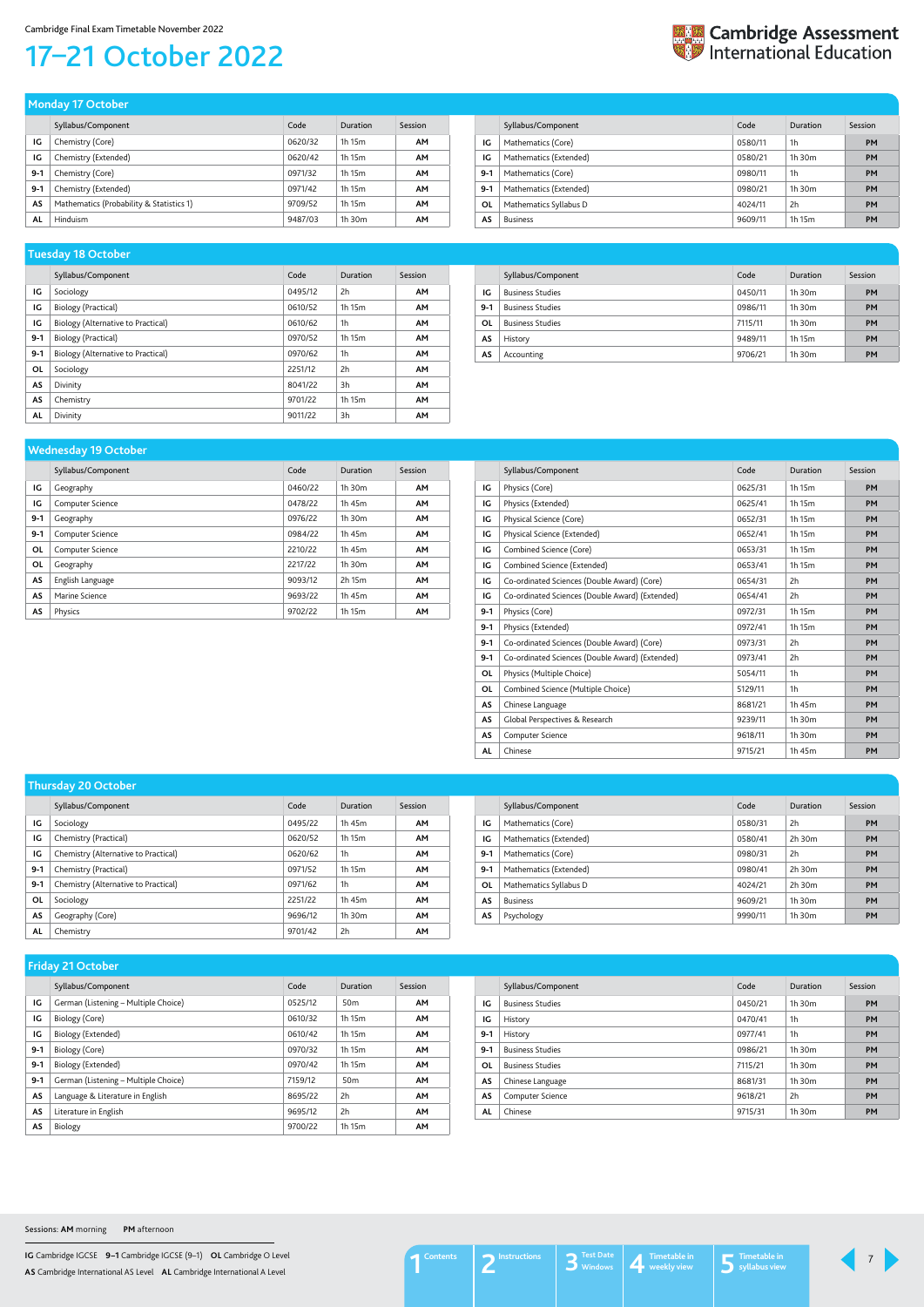**IG** Cambridge IGCSE **9–1** Cambridge IGCSE (9–1) **OL** Cambridge O Level **AS** Cambridge International AS Level **AL** Cambridge International A Level

# <span id="page-7-0"></span>24–28 October 2022

|    | Monday 24 October  |         |          |         |
|----|--------------------|---------|----------|---------|
|    | Syllabus/Component | Code    | Duration | Session |
| AL | Thinking Skills    | 9694/42 | 1h 45m   | AΜ      |

|           | Syllabus/Component               | Code    | Duration       | Session   |
|-----------|----------------------------------|---------|----------------|-----------|
| IG        | Economics                        | 0455/22 | 2h 15m         | <b>AM</b> |
| IG        | French                           | 0520/22 | 1 <sub>h</sub> | <b>AM</b> |
| $9-1$     | Economics                        | 0987/22 | 2h 15m         | <b>AM</b> |
| $9 - 1$   | French                           | 7156/22 | 1 <sub>h</sub> | <b>AM</b> |
| OL        | Economics                        | 2281/22 | 2h 15m         | <b>AM</b> |
| AS        | <b>Classical Studies</b>         | 9274/12 | 1h 30m         | <b>AM</b> |
| AS        | Chemistry (Practical – Advanced) | 9701/34 | 2h             | <b>AM</b> |
| <b>AL</b> | Hinduism                         | 9487/04 | 1h 30m         | <b>AM</b> |

### **Tuesday 25 October**

|         | Syllabus/Component                          | Code    | Duration | Session   |
|---------|---------------------------------------------|---------|----------|-----------|
| IG      | Physics (Practical)                         | 0625/51 | 1h 15m   | <b>PM</b> |
| IG      | Physics (Alternative to Practical)          | 0625/61 | 1h       | <b>PM</b> |
| IG      | Physical Science (Practical)                | 0652/51 | 1h 15m   | <b>PM</b> |
| IG      | Physical Science (Alternative to Practical) | 0652/61 | 1h       | <b>PM</b> |
| $9 - 1$ | Physics (Practical)                         | 0972/51 | 1h 15m   | <b>PM</b> |
| $9 - 1$ | Physics (Alternative to Practical)          | 0972/61 | 1h       | <b>PM</b> |
| OL      | Commerce                                    | 7100/21 | 2h       | <b>PM</b> |
| AS      | Psychology                                  | 9990/21 | 1h.30m   | <b>PM</b> |
| AL      | Economics                                   | 9708/41 | 2h 15m   | PM        |

|           | Syllabus/Component                       | Code    | Duration    | Session   |
|-----------|------------------------------------------|---------|-------------|-----------|
| IG        | Literature in English                    | 0475/12 | $1h$ 30 $m$ | <b>AM</b> |
| $9-1$     | Literature in English                    | 0992/12 | $1h$ 30 $m$ | <b>AM</b> |
| 0L        | Literature in English                    | 2010/12 | $1h$ 30 $m$ | <b>AM</b> |
| OL        | Islamic Studies                          | 2068/12 | $1h$ 30 $m$ | <b>AM</b> |
| AS        | Language & Literature in English         | 8695/12 | 2h          | <b>AM</b> |
| AS        | English Language                         | 9093/22 | 2h          | <b>AM</b> |
| AS        | Mathematics (Pure Mathematics 2)         | 9709/22 | 1h 15m      | <b>AM</b> |
| <b>AS</b> | Mathematics (Mechanics)                  | 9709/42 | 1h 15m      | <b>AM</b> |
| AL        | Marine Science                           | 9693/32 | 1h 45m      | <b>AM</b> |
| AL        | Mathematics (Probability & Statistics 2) | 9709/62 | 1h 15m      | <b>AM</b> |

#### **Wednesday 26 October**

|       | Syllabus/Component                     | Code    | Duration | Session   |
|-------|----------------------------------------|---------|----------|-----------|
| ΙG    | Information & Communication Technology | 0417/11 | 2h       | <b>PM</b> |
| $9-1$ | Information & Communication Technology | 0983/11 | 2h       | <b>PM</b> |
| AL    | Accounting                             | 9706/31 | 3h       | PM        |

|         | Syllabus/Component             | Code    | Duration | Session   |
|---------|--------------------------------|---------|----------|-----------|
| IG      | World Literature               | 0408/22 | 1h 15m   | <b>AM</b> |
| IG      | Accounting                     | 0452/22 | 1h 45m   | <b>AM</b> |
| IG      | Geography                      | 0460/12 | 1h 45m   | <b>AM</b> |
| $9-1$   | Geography                      | 0976/12 | 1h 45m   | <b>AM</b> |
| $9 - 1$ | Accounting                     | 0985/22 | 1h 45m   | <b>AM</b> |
| ΟL      | Geography                      | 2217/12 | 1h 45m   | <b>AM</b> |
| ΟL      | Accounting                     | 7707/22 | 1h 45m   | <b>AM</b> |
| AS      | <b>Classical Studies</b>       | 9274/22 | 1h 30m   | AM        |
| AS      | Physics (Practical – Advanced) | 9702/34 | 2h       | <b>AM</b> |

#### **Thursday 27 October**

|    | Syllabus/Component  | Code    | Duration | Session |
|----|---------------------|---------|----------|---------|
| IG | Global Perspectives | 0457/11 | 1h 15m   | PM      |
| AL | <b>Business</b>     | 9609/31 | 3h       | PM      |

|       | ◢                                |         |                    |           |
|-------|----------------------------------|---------|--------------------|-----------|
|       | Syllabus/Component               | Code    | Duration           | Session   |
| IG    | Design & Technology              | 0445/12 | 1h 15m             | AM        |
| $9-1$ | Design & Technology              | 0979/12 | 1h 15m             | <b>AM</b> |
| ΟL    | Design & Technology              | 6043/12 | 1h 15m             | AM        |
| AS    | Literature in English            | 9695/22 | 2h                 | <b>AM</b> |
| AL    | Computer Science (Advanced)      | 9618/31 | $1h$ 30 $m$        | AM        |
| AL    | Mathematics (Pure Mathematics 3) | 9709/32 | 1h 50 <sub>m</sub> | AΜ        |

#### **Friday 28 October**

|         | Syllabus/Component | Code    | Duration | Session |
|---------|--------------------|---------|----------|---------|
| IG      | Spanish            | 0530/21 | 1h       | PM      |
| IG      | Food & Nutrition   | 0648/11 | 2h       | PM      |
| $9 - 1$ | Spanish            | 7160/21 | 1h       | PM      |
| OL      | Food & Nutrition   | 6065/11 | 2h       | PM      |
| AS      | History            | 9489/21 | 1h 45m   | PM      |
| AL      | Chinese            | 9715/41 | 2h 30m   | PM      |

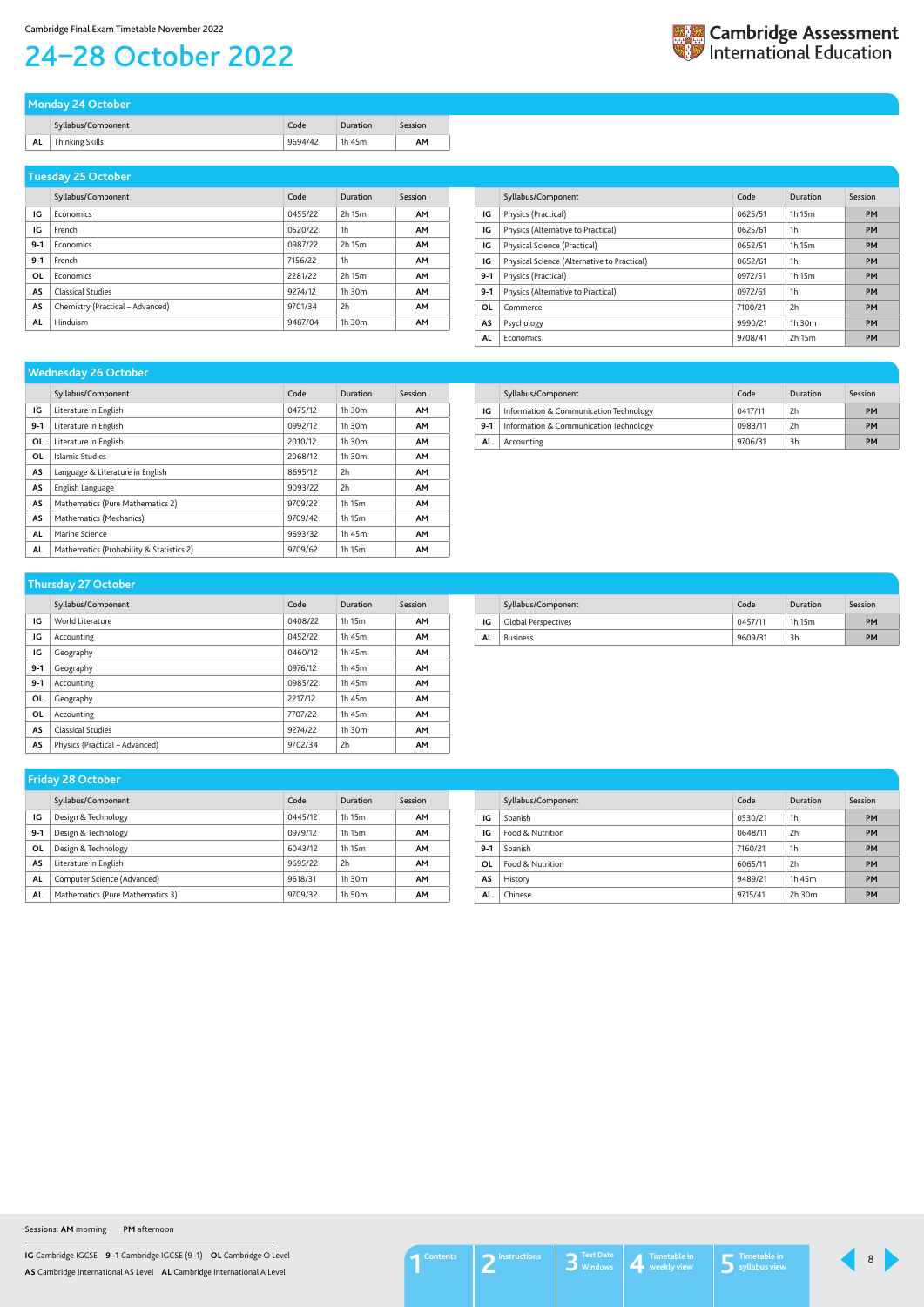**IG** Cambridge IGCSE **9–1** Cambridge IGCSE (9–1) **OL** Cambridge O Level **AS** Cambridge International AS Level **AL** Cambridge International A Level

# <span id="page-8-0"></span>31 October–04 November 2022

| <b>Expediant Cambridge Assessment</b><br><b>Expediant Property Detains</b> |
|----------------------------------------------------------------------------|
|                                                                            |

|       | Syllabus/Component | Code    | Duration    | Session   |
|-------|--------------------|---------|-------------|-----------|
| IG    | Drama              | 0411/12 | $2h$ 30 $m$ | <b>AM</b> |
| IG    | French             | 0520/42 | 1h          | <b>AM</b> |
| $9-1$ | Drama              | 0994/12 | $2h$ 30 $m$ | <b>AM</b> |
| $9-1$ | French             | 7156/42 | 1h          | <b>AM</b> |
| AL    | Marine Science     | 9693/42 | 1h 45m      | <b>AM</b> |
| AL    | Biology            | 9700/42 | 2h          | <b>AM</b> |

**Monday 31 October** 

|           | Syllabus/Component        | Code    | Duration | Session   |
|-----------|---------------------------|---------|----------|-----------|
| OL        | Biology (Multiple Choice) | 5090/11 | 1h       | <b>PM</b> |
| AS        | Sociology                 | 9699/21 | 1h 30m   | PM        |
| <b>AL</b> | History                   | 9489/31 | 1h 15m   | PM        |

|     | Tuesday 01 November            |         |          |         |
|-----|--------------------------------|---------|----------|---------|
|     | Syllabus/Component             | Code    | Duration | Session |
| AS. | Biology (Practical – Advanced) | 9700/34 | 2h       | AΜ      |

|    | Syllabus/Component         | Code    | Duration     | Session   |
|----|----------------------------|---------|--------------|-----------|
| AS | <b>Further Mathematics</b> | 9231/11 | 2h           | <b>PM</b> |
| AL | Psychology                 | 9990/31 | 1 $h$ 30 $m$ | PM        |

|       | <b>Wednesday 02 November</b> |         |             |           |  |
|-------|------------------------------|---------|-------------|-----------|--|
|       | Syllabus/Component           | Code    | Duration    | Session   |  |
| IG    | Music (Listening)            | 0410/12 | 1h 15m      | <b>AM</b> |  |
| IG    | Religious Studies            | 0490/12 | 1h 45m      | <b>AM</b> |  |
| $9-1$ | Music (Listening)            | 0978/12 | 1h 15m      | <b>AM</b> |  |
| AL    | English Language             | 9093/32 | 2h 15m      | AΜ        |  |
| AL    | Classical Studies            | 9274/32 | $1h$ 30 $m$ | AΜ        |  |

|         | Syllabus/Component         | Code    | Duration | Session   |
|---------|----------------------------|---------|----------|-----------|
| IG      | History                    | 0470/21 | 2h       | PM        |
| $9 - 1$ | History                    | 0977/21 | 2h       | <b>PM</b> |
| 0L      | History                    | 2147/21 | 2h       | PM        |
| AL      | <b>Further Mathematics</b> | 9231/21 | 2h       | <b>PM</b> |
| AL      | History                    | 9489/41 | 1h 45m   | PM        |

|         | Syllabus/Component           | Code    | Duration       | Session   |
|---------|------------------------------|---------|----------------|-----------|
| IG      | Design & Technology          | 0445/32 | 1h             | <b>AM</b> |
| IG      | Design & Technology          | 0445/42 | 1 <sub>h</sub> | <b>AM</b> |
| IG      | Design & Technology          | 0445/52 | 1 <sub>h</sub> | <b>AM</b> |
| $9 - 1$ | Design & Technology          | 0979/32 | 1 <sub>h</sub> | <b>AM</b> |
| $9-1$   | Design & Technology          | 0979/42 | 1 <sub>h</sub> | <b>AM</b> |
| $9 - 1$ | Design & Technology          | 0979/52 | 1 <sub>h</sub> | <b>AM</b> |
| OL      | Islamic Studies              | 2068/22 | $1h$ 30 $m$    | <b>AM</b> |
| 0L      | Design & Technology          | 6043/32 | 1 <sub>h</sub> | <b>AM</b> |
| AS      | Geography (Core)             | 9696/22 | $1h$ 30 $m$    | <b>AM</b> |
| AL      | Computer Science (Practical) | 9618/41 | 2h 30m         | <b>AM</b> |

#### **Thursday 03 November**

|       | Syllabus/Component                                              | Code    | Duration    | Session   |
|-------|-----------------------------------------------------------------|---------|-------------|-----------|
| IG    | Combined Science (Practical)                                    | 0653/51 | 1h 15m      | <b>PM</b> |
| IG    | Combined Science (Alternative to Practical)                     | 0653/61 | 1h          | <b>PM</b> |
| IG    | Co-ordinated Sciences (Double Award) (Practical)                | 0654/51 | 2h          | <b>PM</b> |
| IG    | Co-ordinated Sciences (Double Award) (Alternative to Practical) | 0654/61 | $1h$ 30 $m$ | <b>PM</b> |
| $9-1$ | Co-ordinated Sciences (Double Award) (Practical)                | 0973/51 | 2h          | <b>PM</b> |
| $9-1$ | Co-ordinated Sciences (Double Award) (Alternative to Practical) | 0973/61 | $1h$ 30 $m$ | <b>PM</b> |
| 0L    | Chemistry (Multiple Choice)                                     | 5070/11 | 1h          | PM        |

|       | Syllabus/Component | Code    | Duration    | Session   |
|-------|--------------------|---------|-------------|-----------|
| IG    | Geography          | 0460/42 | $1h$ 30 $m$ | <b>AM</b> |
| $9-1$ | Geography          | 0976/42 | $1h$ 30 $m$ | <b>AM</b> |
| 0L    | Geography          | 2217/32 | $1h$ 30 $m$ | <b>AM</b> |
| AL    | English Language   | 9093/42 | 2h 15m      | <b>AM</b> |
| AL    | Physics            | 9702/52 | 1h 15m      | AΜ        |

### **Friday 04 November**

|         | Syllabus/Component         | Code    | Duration       | Session   |
|---------|----------------------------|---------|----------------|-----------|
| ΙG      | Spanish                    | 0530/41 | 1 <sub>h</sub> | PM        |
| $9 - 1$ | Spanish                    | 7160/41 | 1 <sub>h</sub> | PM        |
| AS      | <b>Further Mathematics</b> | 9231/31 | $1h$ 30 $m$    | <b>PM</b> |
| AL      | Sociology                  | 9699/31 | 1h 15m         | PM        |

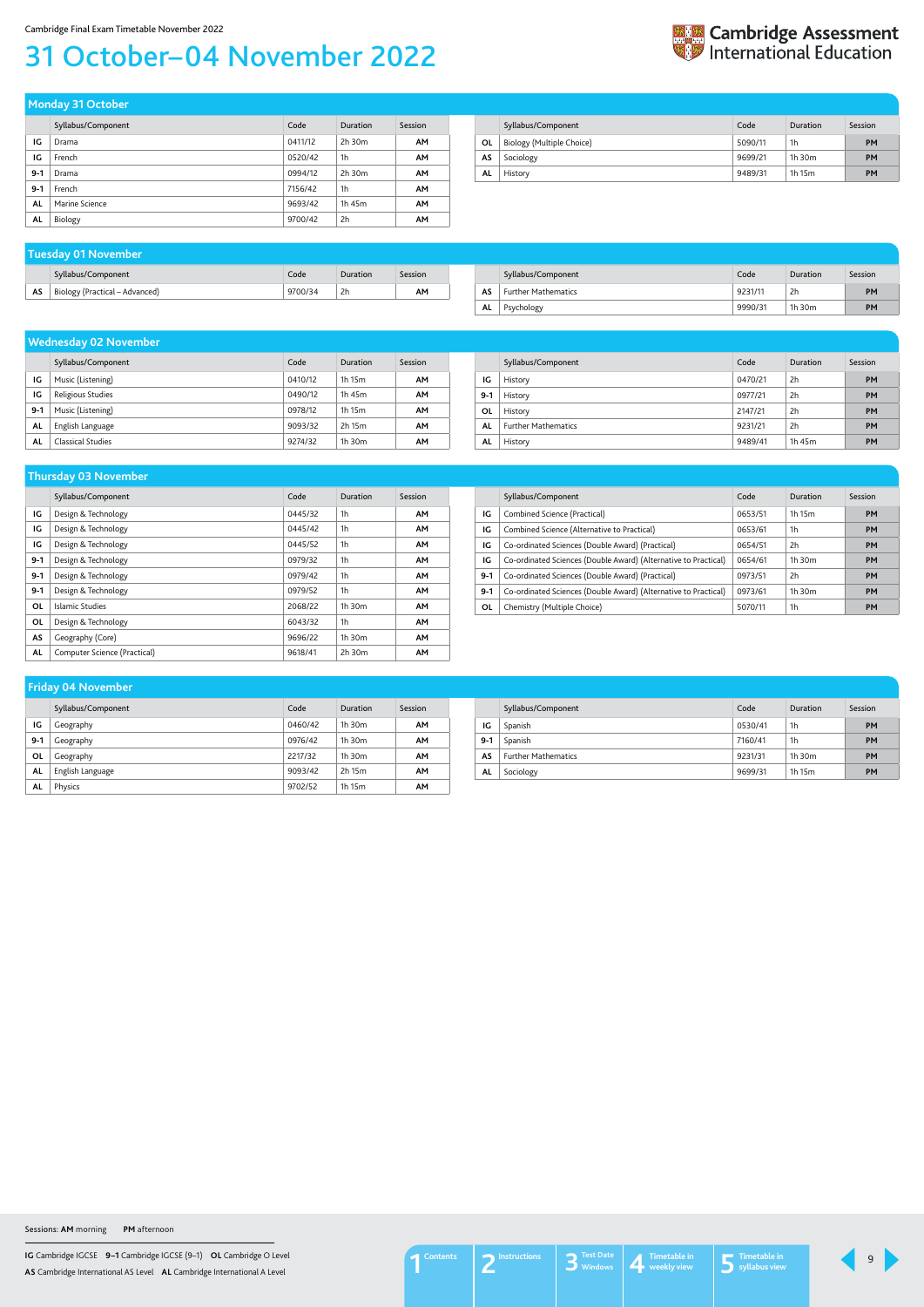**IG** Cambridge IGCSE **9–1** Cambridge IGCSE (9–1) **OL** Cambridge O Level **AS** Cambridge International AS Level **AL** Cambridge International A Level

# <span id="page-9-0"></span>07–11 November 2022



| Tuesday 08 November |                       |         |             |         |  |
|---------------------|-----------------------|---------|-------------|---------|--|
|                     | Syllabus/Component    | Code    | Duration    | Session |  |
| IG                  | World Literature      | 0408/32 | $1h$ 30 $m$ | AΜ      |  |
| AL                  | Literature in English | 9695/32 | 2h          | AΜ      |  |
| AL                  | Biology               | 9700/52 | 1h 15m      | АΜ      |  |

### Syllabus/Component Code Duration Session **AS** Music (Listening) 9483/12 2h **AM AS** Media Studies 9607/02 2h **AM AL** Literature in English 9695/42 2h **AM Friday 11 November**

|     | Syllabus/Component | Code    | <b>Duration</b> | Session |
|-----|--------------------|---------|-----------------|---------|
| AL. |                    | 9990/41 | 1h 30m          | PM      |

|       | Syllabus/Component           | Code    | Duration | Session |
|-------|------------------------------|---------|----------|---------|
| IG    | Accounting                   | 0452/12 | 1h 15m   | AM      |
| $9-1$ | Accounting                   | 0985/12 | 1h 15m   | AM      |
| 0L    | Accounting (Multiple Choice) | 7707/12 | 1h 15m   | AM      |
| AS    | Design & Technology          | 9705/12 | 3h       | AM      |

### **Thursday 10 November**

|           | Syllabus/Component    | Code    | Duration    | Session   |
|-----------|-----------------------|---------|-------------|-----------|
| IG        | Literature in English | 0475/22 | $1h$ 30 $m$ | <b>AM</b> |
| IG        | Literature in English | 0475/32 | 45m         | <b>AM</b> |
| IG        | Literature in English | 0475/42 | 1h 15m      | <b>AM</b> |
| $9 - 1$   | Literature in English | 0992/22 | 1h 30m      | <b>AM</b> |
| $9-1$     | Literature in English | 0992/32 | 45m         | <b>AM</b> |
| $9-1$     | Literature in English | 0992/42 | 1h 15m      | <b>AM</b> |
| <b>OL</b> | Literature in English | 2010/22 | 1h 30m      | <b>AM</b> |
| AL        | Geography (Advanced)  | 9696/32 | 1h 30m      | <b>AM</b> |
| <b>AL</b> | Chemistry             | 9701/52 | 1h 15m      | <b>AM</b> |

**Monday 07 November** 

|         | Syllabus/Component                                                   | Code    | Duration        | Session   |
|---------|----------------------------------------------------------------------|---------|-----------------|-----------|
| IG      | Physics (Multiple Choice – Core)                                     | 0625/11 | 45 <sub>m</sub> | <b>PM</b> |
| IG      | Physics (Multiple Choice – Extended)                                 | 0625/21 | 45 <sub>m</sub> | <b>PM</b> |
| IG      | Physical Science (Multiple Choice - Core)                            | 0652/11 | 45 <sub>m</sub> | <b>PM</b> |
| IG      | Physical Science (Multiple Choice - Extended)                        | 0652/21 | 45 <sub>m</sub> | <b>PM</b> |
| IG      | Combined Science (Multiple Choice – Core)                            | 0653/11 | 45 <sub>m</sub> | <b>PM</b> |
| IG      | Combined Science (Multiple Choice - Extended)                        | 0653/21 | 45 <sub>m</sub> | <b>PM</b> |
| IG      | Co-ordinated Sciences (Double Award) (Multiple Choice – Core)        | 0654/11 | 45 <sub>m</sub> | <b>PM</b> |
| IG      | Co-ordinated Sciences (Double Award) (Multiple Choice -<br>Extended) | 0654/21 | 45 <sub>m</sub> | <b>PM</b> |
| $9 - 1$ | Physics (Multiple Choice – Core)                                     | 0972/11 | 45 <sub>m</sub> | <b>PM</b> |
| $9 - 1$ | Physics (Multiple Choice - Extended)                                 | 0972/21 | 45m             | <b>PM</b> |
| $9 - 1$ | Co-ordinated Sciences (Double Award) (Multiple Choice – Core)        | 0973/11 | 45 <sub>m</sub> | <b>PM</b> |
| $9 - 1$ | Co-ordinated Sciences (Double Award) (Multiple Choice -<br>Extended) | 0973/21 | 45 <sub>m</sub> | <b>PM</b> |
| AS      | <b>Further Mathematics</b>                                           | 9231/41 | $1h$ 30 $m$     | <b>PM</b> |
| AL      | Sociology                                                            | 9699/41 | 1h 45m          | <b>PM</b> |

|         | Syllabus/Component                    | Code    | Duration        | Session   |
|---------|---------------------------------------|---------|-----------------|-----------|
| ١G      | Spanish (Listening - Multiple Choice) | 0530/11 | 50 <sub>m</sub> | <b>PM</b> |
| $9 - 1$ | Spanish (Listening - Multiple Choice) | 7160/11 | 50m             | <b>PM</b> |

#### **Wednesday 09 November**

|    | Syllabus/Component        | Code    | Duration    | Session |
|----|---------------------------|---------|-------------|---------|
| IG | Religious Studies         | 0490/22 | 1h 45m      | ΑМ      |
| AS | <b>Physical Education</b> | 9396/12 | 2h 30m      | AΜ      |
| AL | Geography (Advanced)      | 9696/42 | $1h$ 30 $m$ | ΑМ      |

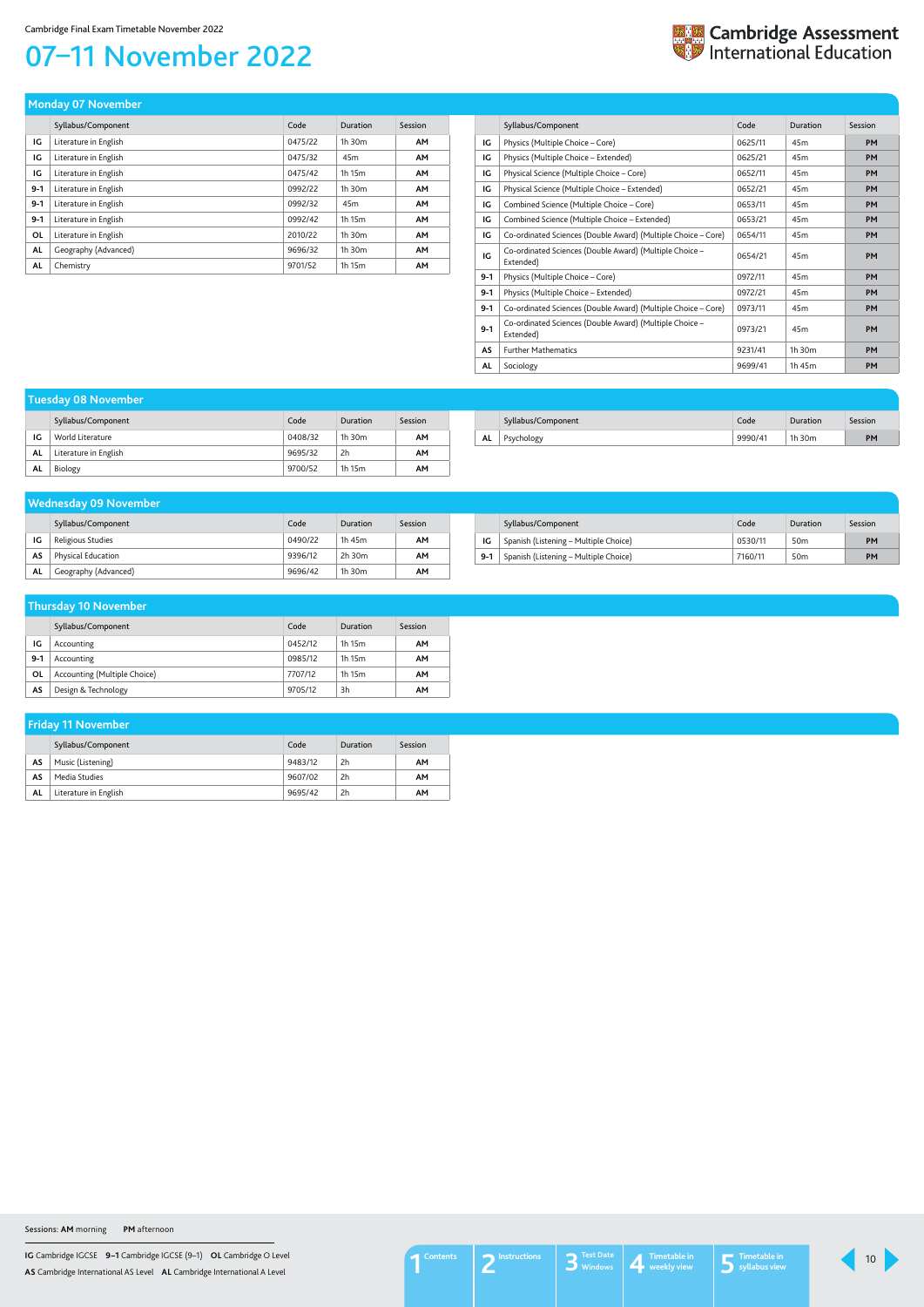**IG** Cambridge IGCSE **9–1** Cambridge IGCSE (9–1) **OL** Cambridge O Level **AS** Cambridge International AS Level **AL** Cambridge International A Level

# <span id="page-10-0"></span>14–18 November 2022



|       | Syllabus/Component          | Code    | Duration        | Session   |
|-------|-----------------------------|---------|-----------------|-----------|
| ΙG    | Economics (Multiple Choice) | 0455/12 | 45 <sub>m</sub> | AM        |
| $9-1$ | Economics (Multiple Choice) | 0987/12 | 45 <sub>m</sub> | AM        |
| OL    | Economics (Multiple Choice) | 2281/12 | 45 <sub>m</sub> | AM        |
| AL    | Media Studies               | 9607/04 | 2h              | <b>AM</b> |
| AL    | Design & Technology         | 9705/32 | 3h              | AM        |

| <b>Monday 14 November</b> |  |  |
|---------------------------|--|--|
|                           |  |  |

|    | Syllabus/Component         | Code    | Duration | Session |
|----|----------------------------|---------|----------|---------|
| ΟL | Commerce (Multiple Choice) | 7100/11 | 1h       | PМ      |
|    |                            |         |          |         |

|       | Syllabus/Component                   | Code    | Duration        | Session |
|-------|--------------------------------------|---------|-----------------|---------|
| ١G    | Biology (Multiple Choice – Core)     | 0610/12 | 45 <sub>m</sub> | AМ      |
| IG    | Biology (Multiple Choice – Extended) | 0610/22 | 45m             | AМ      |
| $9-1$ | Biology (Multiple Choice – Core)     | 0970/12 | 45m             | AМ      |
| $9-1$ | Biology (Multiple Choice – Extended) | 0970/22 | 45m             | AМ      |
| AS    | Chemistry (Multiple Choice)          | 9701/12 | 1h 15m          | AМ      |
| AL    | Physical Education                   | 9396/32 | $2h$ 30 $m$     | AМ      |

#### **Tuesday 15 November**

|    | Syllabus/Component          | Code    | Duration | Session |
|----|-----------------------------|---------|----------|---------|
| AS | Economics (Multiple Choice) | 9708/11 | 1h       | PM      |

|       | Syllabus/Component                     | Code    | Duration        | <b>Session</b> |
|-------|----------------------------------------|---------|-----------------|----------------|
| ΙG    | Chemistry (Multiple Choice – Core)     | 0620/12 | 45 <sub>m</sub> | AΜ             |
| IG    | Chemistry (Multiple Choice – Extended) | 0620/22 | 45m             | AΜ             |
| $9-1$ | Chemistry (Multiple Choice – Core)     | 0971/12 | 45 <sub>m</sub> | AΜ             |
| $9-1$ | Chemistry (Multiple Choice - Extended) | 0971/22 | 45m             | AМ             |
| AS    | Physics (Multiple Choice)              | 9702/12 | 1h 15m          | AΜ             |

#### **Thursday 17 November**

|    | Syllabus/Component          | Code    | Duration | Session |
|----|-----------------------------|---------|----------|---------|
| AL | Economics (Multiple Choice) | 9708/31 | 1h 15m   | PM      |

| <b>Wednesday 16 November</b> |                                      |         |                 |         |  |  |  |
|------------------------------|--------------------------------------|---------|-----------------|---------|--|--|--|
|                              | Syllabus/Component                   | Code    | Duration        | Session |  |  |  |
| IG                           | French (Listening - Multiple Choice) | 0520/12 | 50 <sub>m</sub> | AΜ      |  |  |  |
| $9-1$                        | French (Listening - Multiple Choice) | 7156/12 | 50 <sub>m</sub> | AΜ      |  |  |  |
| AS                           | Drama                                | 9482/12 | 2h              | AM      |  |  |  |
| AS                           | Biology (Multiple Choice)            | 9700/12 | 1h 15m          | AМ      |  |  |  |

|    | Syllabus/Component           | Code    | Duration | Session |
|----|------------------------------|---------|----------|---------|
| AS | Accounting (Multiple Choice) | 9706/11 | 1h       | PM      |

| <b>Friday 18 November</b> |                          |         |          |         |  |  |
|---------------------------|--------------------------|---------|----------|---------|--|--|
|                           | Syllabus/Component       | Code    | Duration | Session |  |  |
| AL                        | <b>Classical Studies</b> | 9274/42 | 1h 30m   | AM      |  |  |

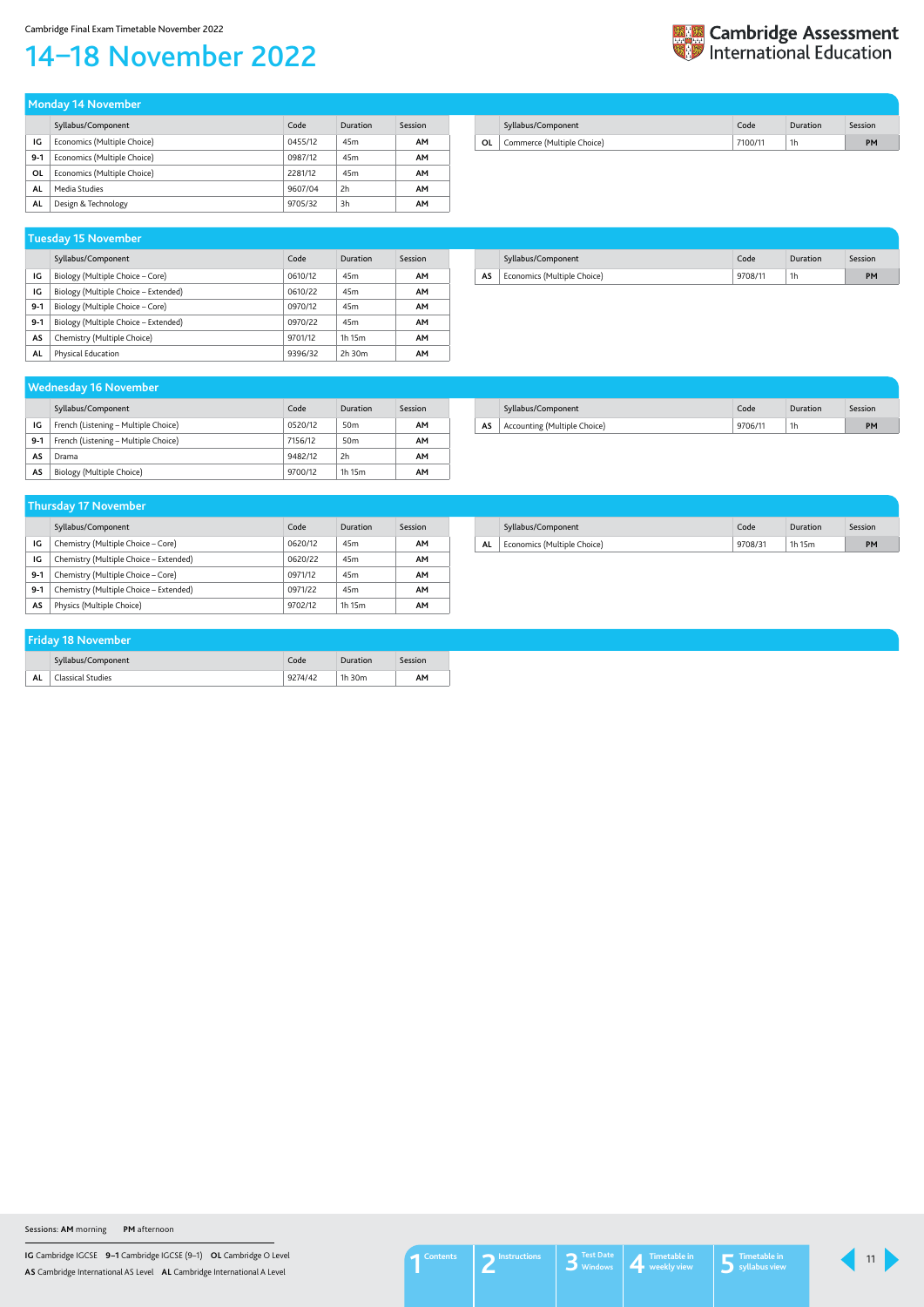**IG** Cambridge IGCSE **9–1** Cambridge IGCSE (9–1) **OL** Cambridge O Level **AS** Cambridge International AS Level **AL** Cambridge International A Level

<span id="page-11-1"></span>**Cambridge IGCSE**

| Syllabus/Component                                                            | Code               | Duration         | Date                                                  | Session  |
|-------------------------------------------------------------------------------|--------------------|------------------|-------------------------------------------------------|----------|
| English as a Second Language (Speaking<br>Endorsement) (Extended)             | 0510/21            | 2h               | Wednesday 05 October<br>2022                          | PM       |
| English as a Second Language (Speaking<br>Endorsement) (Listening - Core)     | 0510/31            | 40 <sub>m</sub>  | Wednesday 12 October 2022                             | PM       |
| English as a Second Language (Speaking<br>Endorsement) (Listening - Extended) | 0510/41            | 50 <sub>m</sub>  | Wednesday 12 October 2022                             | PМ       |
| Enterprise                                                                    | 0454/12            | 1h 30m           | Friday 30 September 2022                              | AΜ       |
| Environmental Management                                                      | 0680/11            | 1h 45m           | Friday 30 September 2022                              | PM       |
| Environmental Management                                                      | 0680/21            | 1h 45m           | Tuesday 04 October 2022                               | PМ       |
| F                                                                             |                    |                  |                                                       |          |
| First Language Arabic                                                         | 0508/01            | 2h               | Monday 03 October 2022                                | AΜ       |
| First Language Arabic                                                         | 0508/02            | 2h               | Thursday 06 October 2022                              | AΜ       |
| First Language English (Oral Endorsement)                                     | 0500/12            | 2h               | Tuesday 04 October 2022                               | AΜ       |
| First Language English (Oral Endorsement)                                     | 0500/22            | 2h               | Wednesday 12 October 2022                             | AΜ       |
| First Language Spanish                                                        | 0502/12            | 2h               | Tuesday 04 October 2022                               | AΜ       |
| First Language Spanish                                                        | 0502/22            | 2h               | Friday 07 October 2022                                | AΜ       |
| Food & Nutrition                                                              | 0648/11            | 2h               | Friday 28 October 2022                                | PM       |
| French (Listening – Multiple Choice)                                          | 0520/12            | 50 <sub>m</sub>  | Wednesday 16 November<br>2022                         | AΜ       |
| French                                                                        | 0520/22            | 1h               | Tuesday 25 October 2022                               | AM       |
| French                                                                        | 0520/42            | 1h               | Monday 31 October 2022                                | AΜ       |
| G                                                                             | 0460/12            | 1h 45m           |                                                       | AM       |
| Geography<br>Geography                                                        | 0460/22            | 1 $h$ 30 $m$     | Thursday 27 October 2022<br>Wednesday 19 October 2022 | AΜ       |
| Geography                                                                     | 0460/42            | 1h 30m           | Friday 04 November 2022                               | AΜ       |
| German (Listening – Multiple Choice)                                          | 0525/12            | 50 <sub>m</sub>  | Friday 21 October 2022                                | AΜ       |
| German                                                                        | 0525/22            | 1h               | Tuesday 11 October 2022                               | AΜ       |
| German                                                                        | 0525/42            | 1h               | Friday 07 October 2022                                | AΜ       |
| <b>Global Perspectives</b>                                                    | 0457/11            | 1h 15m           | Thursday 27 October 2022                              | PM       |
| н                                                                             |                    |                  |                                                       |          |
| Hindi as a Second Language                                                    | 0549/01            | 2h               | Friday 07 October 2022                                | ΑМ       |
| Hindi as a Second Language                                                    | 0549/02            | 45m              | Thursday 13 October 2022                              | AΜ       |
| History                                                                       | 0470/11            | 2h               | Friday 14 October 2022                                | PM       |
| History                                                                       | 0470/21            | 2h               | Wednesday 02 November<br>2022                         | PМ       |
|                                                                               |                    |                  |                                                       |          |
| History                                                                       | 0470/41            | 1h               | Friday 21 October 2022                                | PМ       |
|                                                                               |                    |                  |                                                       |          |
| Information & Communication Technology                                        | 0417/11            | 2h               | Wednesday 26 October<br>2022                          | PM       |
| IsiZulu as a Second Language                                                  | 0531/01            | 2h               | Friday 07 October 2022                                | PМ       |
| IsiZulu as a Second Language (Listening)                                      | 0531/02            | 45m              | Thursday 13 October 2022                              | PМ       |
| Islamiyat                                                                     | 0493/11            | 1h 30m           | Monday 03 October 2022                                | PМ       |
| Islamiyat                                                                     | 0493/21            | 1h 30m           | Monday 10 October 2022                                | PM       |
|                                                                               |                    |                  |                                                       |          |
| Literature (Spanish)                                                          | 0488/01            | 2h 15m           | Thursday 06 October 2022                              | AΜ       |
| Literature (Spanish)<br>Literature in English                                 | 0488/03<br>0475/12 | 1h 20m<br>1h 30m | Saturday 15 October 2022<br>Wednesday 26 October      | AΜ<br>AΜ |
|                                                                               |                    |                  | 2022                                                  |          |
| Literature in English                                                         | 0475/22            | 1h 30m           | Monday 07 November 2022                               | AΜ       |
| Literature in English                                                         | 0475/32            | 45m              | Monday 07 November 2022                               | AΜ<br>AΜ |
| Literature in English<br>M                                                    | 0475/42            | 1h 15m           | Monday 07 November 2022                               |          |
| Mathematics (Core)                                                            | 0580/11            | 1h               | Monday 17 October 2022                                | PМ       |
| Mathematics (Extended)                                                        | 0580/21            | 1h 30m           | Monday 17 October 2022                                | PМ       |
| Mathematics (Core)                                                            | 0580/31            | 2h               | Thursday 20 October 2022                              | PМ       |
| Mathematics (Extended)                                                        | 0580/41            | 2h 30m           | Thursday 20 October 2022                              | PМ       |
| Music (Listening)                                                             | 0410/12            | 1h 15m           | Wednesday 02 November                                 | AΜ       |
| P                                                                             |                    |                  | 2022                                                  |          |
| Physical Education                                                            | 0413/11            | 1h 45m           | Wednesday 12 October 2022                             | PM       |
| Physical Science (Multiple Choice - Core)                                     | 0652/11            | 45m              | Monday 07 November 2022                               | PM       |
| Physical Science (Multiple Choice - Extended)                                 | 0652/21            | 45m              | Monday 07 November 2022                               | PM       |
| Physical Science (Core)                                                       | 0652/31            | 1h 15m           | Wednesday 19 October 2022                             | PM       |
| Physical Science (Extended)                                                   | 0652/41            | 1h 15m           | Wednesday 19 October 2022                             | PM       |
| Physical Science (Practical)                                                  | 0652/51            | 1h 15m           | Tuesday 25 October 2022                               | PМ       |
| Physical Science (Alternative to Practical)                                   | 0652/61            | 1h               | Tuesday 25 October 2022                               | PM       |
| Physics (Multiple Choice - Core)                                              | 0625/11            | 45m              | Monday 07 November 2022                               | PM       |
| Physics (Multiple Choice - Extended)                                          | 0625/21            | 45m              | Monday 07 November 2022                               | PM       |
| Physics (Core)                                                                | 0625/31            | 1h 15m           | Wednesday 19 October 2022                             | PM       |
| Physics (Extended)                                                            | 0625/41            | 1h 15m           | Wednesday 19 October 2022                             | PM       |
| Physics (Practical)<br>Physics (Alternative to Practical)                     | 0625/51<br>0625/61 | 1h 15m<br>1h     | Tuesday 25 October 2022<br>Tuesday 25 October 2022    | PM<br>PM |

| Syllabus/Component                                                     | Code    | Duration        | Date                         | Session   |
|------------------------------------------------------------------------|---------|-----------------|------------------------------|-----------|
| A                                                                      |         |                 |                              |           |
| Accounting                                                             | 0452/12 | 1h 15m          | Thursday 10 November 2022    | AΜ        |
| Accounting                                                             | 0452/22 | 1h 45m          | Thursday 27 October 2022     | АΜ        |
| <b>Additional Mathematics</b>                                          | 0606/12 | 2h              | Monday 10 October 2022       | ΑМ        |
| <b>Additional Mathematics</b>                                          | 0606/22 | 2h              | Friday 14 October 2022       | АΜ        |
| Afrikaans as a Second Language                                         | 0548/01 | 2h              | Friday 07 October 2022       | PM        |
| Afrikaans as a Second Language (Listening)                             | 0548/02 | 45m             | Thursday 13 October 2022     | PM        |
| Agriculture                                                            | 0600/11 | 1h 45m          | Monday 10 October 2022       | PM        |
| в                                                                      |         |                 |                              |           |
| Biology (Multiple Choice – Core)                                       | 0610/12 | 45m             | Tuesday 15 November 2022     | ΑМ        |
|                                                                        |         |                 |                              |           |
| Biology (Multiple Choice – Extended)                                   | 0610/22 | 45m             | Tuesday 15 November 2022     | АΜ        |
| Biology (Core)                                                         | 0610/32 | 1h 15m          | Friday 21 October 2022       | ΑМ        |
| Biology (Extended)                                                     | 0610/42 | 1h 15m          | Friday 21 October 2022       | ΑМ        |
| Biology (Practical)                                                    | 0610/52 | 1h 15m          | Tuesday 18 October 2022      | АΜ        |
| Biology (Alternative to Practical)                                     | 0610/62 | 1h              | Tuesday 18 October 2022      | AΜ        |
| <b>Business Studies</b>                                                | 0450/11 | 1h 30m          | Tuesday 18 October 2022      | PM        |
| <b>Business Studies</b>                                                | 0450/21 | 1h 30m          | Friday 21 October 2022       | PM        |
| C.                                                                     |         |                 |                              |           |
| Cambridge International Mathematics (Core)                             | 0607/11 | 45m             | Friday 30 September 2022     | PM        |
| Cambridge International Mathematics (Extended)                         | 0607/21 | 45m             | Friday 30 September 2022     | PM        |
| Cambridge International Mathematics (Core)                             | 0607/31 | 1h 45m          | Thursday 06 October 2022     | PM        |
| Cambridge International Mathematics (Extended)                         | 0607/41 | 2h 15m          | Thursday 06 October 2022     | PM        |
|                                                                        | 0607/51 | 1h 10m          |                              | PM        |
| Cambridge International Mathematics (Core)                             |         |                 | Tuesday 11 October 2022      |           |
| Cambridge International Mathematics (Extended)                         | 0607/61 | 1h 40m          | Tuesday 11 October 2022      | PM        |
| Chemistry (Multiple Choice - Core)                                     | 0620/12 | 45m             | Thursday 17 November 2022    | ΑМ        |
| Chemistry (Multiple Choice – Extended)                                 | 0620/22 | 45m             | Thursday 17 November 2022    | ΑМ        |
| Chemistry (Core)                                                       | 0620/32 | 1h 15m          | Monday 17 October 2022       | ΑМ        |
| Chemistry (Extended)                                                   | 0620/42 | 1h 15m          | Monday 17 October 2022       | ΑМ        |
| Chemistry (Practical)                                                  | 0620/52 | 1h 15m          | Thursday 20 October 2022     | ΑМ        |
| Chemistry (Alternative to Practical)                                   | 0620/62 | 1h              | Thursday 20 October 2022     | ΑМ        |
| Combined Science (Multiple Choice - Core)                              | 0653/11 | 45m             | Monday 07 November 2022      | PМ        |
| Combined Science (Multiple Choice - Extended)                          | 0653/21 | 45m             | Monday 07 November 2022      | PM        |
| Combined Science (Core)                                                | 0653/31 | 1h 15m          | Wednesday 19 October 2022    | <b>PM</b> |
| Combined Science (Extended)                                            | 0653/41 | 1h 15m          | Wednesday 19 October 2022    | PM        |
|                                                                        |         |                 | Thursday 03 November         |           |
| Combined Science (Practical)                                           | 0653/51 | 1h 15m          | 2022                         | PM        |
|                                                                        |         |                 | Thursday 03 November         |           |
| Combined Science (Alternative to Practical)                            | 0653/61 | 1h              | 2022                         | PM        |
| Computer Science                                                       | 0478/12 | 1h 45m          | Thursday 13 October 2022     | ΑМ        |
| Computer Science                                                       | 0478/22 | 1h 45m          | Wednesday 19 October 2022    | ΑМ        |
| Co-ordinated Sciences (Double Award) (Multiple                         |         |                 |                              |           |
| Choice - Core)                                                         | 0654/11 | 45m             | Monday 07 November 2022      | <b>PM</b> |
| Co-ordinated Sciences (Double Award) (Multiple<br>Choice - Extended)   | 0654/21 | 45m             | Monday 07 November 2022      | PM        |
| Co-ordinated Sciences (Double Award) (Core)                            | 0654/31 | 2h              | Wednesday 19 October 2022    | PM        |
| Co-ordinated Sciences (Double Award)                                   |         |                 |                              |           |
| (Extended)                                                             | 0654/41 | 2h              | Wednesday 19 October 2022    | PM        |
| Co-ordinated Sciences (Double Award) (Practical)                       | 0654/51 | 2h              | Thursday 03 November<br>2022 | PM        |
|                                                                        |         |                 |                              |           |
| Co-ordinated Sciences (Double Award)<br>(Alternative to Practical)     | 0654/61 | 1h 30m          | Thursday 03 November<br>2022 | PM        |
| D                                                                      |         |                 |                              |           |
| Design & Technology                                                    | 0445/12 | 1h 15m          | Friday 28 October 2022       | AΜ        |
| Design & Technology                                                    | 0445/32 | 1h              | Thursday 03 November         | AΜ        |
|                                                                        |         |                 | 2022<br>Thursday 03 November |           |
| Design & Technology                                                    | 0445/42 | 1h              | 2022                         | AΜ        |
| Design & Technology                                                    | 0445/52 | 1h              | Thursday 03 November<br>2022 | AΜ        |
| Drama                                                                  | 0411/12 | 2h 30m          | Monday 31 October 2022       | АМ        |
| Е                                                                      |         |                 |                              |           |
| Economics (Multiple Choice)                                            | 0455/12 | 45m             | Monday 14 November 2022      | AΜ        |
| Economics                                                              | 0455/22 | 2h 15m          | Tuesday 25 October 2022      | ΑМ        |
|                                                                        |         |                 | Wednesday 05 October         |           |
| English as a Second Language (Count-in<br>Speaking) (Core)             | 0511/11 | 1h 30m          | 2022                         | PM        |
| English as a Second Language (Count-in<br>Speaking) (Extended)         | 0511/21 | 2h              | Wednesday 05 October<br>2022 | PM        |
| English as a Second Language (Count-in                                 | 0511/31 | 40m             | Wednesday 12 October 2022    | PM        |
| Speaking) (Listening - Core)<br>English as a Second Language (Count-in |         |                 |                              |           |
| Speaking) (Listening - Extended)                                       | 0511/41 | 50 <sub>m</sub> | Wednesday 12 October 2022    | PM        |
| English as a Second Language (Speaking<br>Endorsement) (Core)          | 0510/11 | 1h 30m          | Wednesday 05 October<br>2022 | PM        |

# <span id="page-11-0"></span>Syllabus view (A–Z)



12

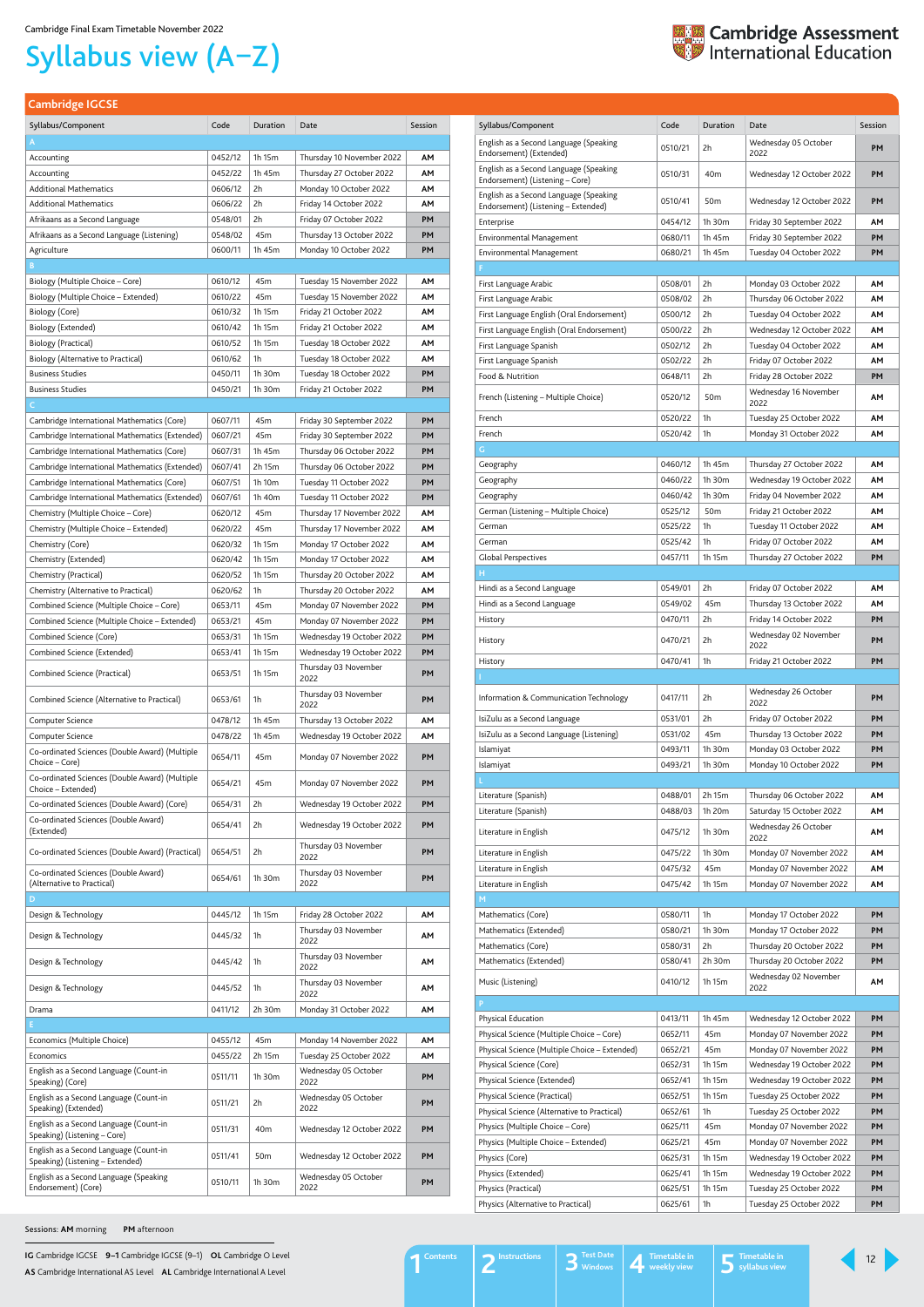**IG** Cambridge IGCSE **9–1** Cambridge IGCSE (9–1) **OL** Cambridge O Level **AS** Cambridge International AS Level **AL** Cambridge International A Level

# Syllabus view (A–Z)



#### **Cambridge IGCSE** Continued

| Syllabus/Component                    | Code    | Duration        | Date                          | Session   |
|---------------------------------------|---------|-----------------|-------------------------------|-----------|
| R                                     |         |                 |                               |           |
| Religious Studies                     | 0490/12 | 1h 45m          | Wednesday 02 November<br>2022 | AM        |
| Religious Studies                     | 0490/22 | 1h 45m          | Wednesday 09 November<br>2022 | <b>AM</b> |
| S                                     |         |                 |                               |           |
| Sociology                             | 0495/12 | 2h              | Tuesday 18 October 2022       | <b>AM</b> |
| Sociology                             | 0495/22 | 1h 45m          | Thursday 20 October 2022      | AM        |
| Spanish (Listening - Multiple Choice) | 0530/11 | 50 <sub>m</sub> | Wednesday 09 November<br>2022 | <b>PM</b> |

| Code    | Duration    | Date                     | Session   |
|---------|-------------|--------------------------|-----------|
| 0530/21 | 1h          | Friday 28 October 2022   | <b>PM</b> |
| 0530/41 | 1h          | Friday 04 November 2022  | <b>PM</b> |
|         |             |                          |           |
| 0471/12 | 2h          | Tuesday 04 October 2022  | <b>AM</b> |
| 0471/22 | 2h 30m      | Tuesday 11 October 2022  | <b>AM</b> |
|         |             |                          |           |
| 0408/22 | 1h 15m      | Thursday 27 October 2022 | <b>AM</b> |
| 0408/32 | $1h$ 30 $m$ | Tuesday 08 November 2022 | <b>AM</b> |
|         |             |                          |           |

#### <span id="page-12-0"></span>**Cambridge IGCSE (9–1)**

| Campridge iOCSE (971)                                                                    |         |             |                                      |           |
|------------------------------------------------------------------------------------------|---------|-------------|--------------------------------------|-----------|
| Syllabus/Component                                                                       | Code    | Duration    | Date                                 | Session   |
| A                                                                                        |         |             |                                      |           |
| Accounting                                                                               | 0985/12 | 1h 15m      | Thursday 10 November 2022            | AΜ        |
| Accounting                                                                               | 0985/22 | 1h 45m      | Thursday 27 October 2022             | AΜ        |
| B                                                                                        |         |             |                                      |           |
| Biology (Multiple Choice – Core)                                                         | 0970/12 | 45m         | Tuesday 15 November 2022             | AΜ        |
| Biology (Multiple Choice - Extended)                                                     | 0970/22 | 45m         | Tuesday 15 November 2022             | AΜ        |
| Biology (Core)                                                                           | 0970/32 | 1h 15m      | Friday 21 October 2022               | AΜ        |
| Biology (Extended)                                                                       | 0970/42 | 1h 15m      | Friday 21 October 2022               | AΜ        |
| Biology (Practical)                                                                      | 0970/52 | 1h 15m      | Tuesday 18 October 2022              | АΜ        |
| Biology (Alternative to Practical)                                                       | 0970/62 | 1h          | Tuesday 18 October 2022              | АΜ        |
| <b>Business Studies</b>                                                                  | 0986/11 | 1h 30m      | Tuesday 18 October 2022              | PM        |
| <b>Business Studies</b>                                                                  | 0986/21 | 1h 30m      | Friday 21 October 2022               | PМ        |
| $\mathsf{C}^{\scriptscriptstyle{+}}$                                                     |         |             |                                      |           |
| Chemistry (Multiple Choice – Core)                                                       | 0971/12 | 45m         | Thursday 17 November 2022            | AΜ        |
| Chemistry (Multiple Choice - Extended)                                                   | 0971/22 | 45m         | Thursday 17 November 2022            | AΜ        |
| Chemistry (Core)                                                                         | 0971/32 | 1h 15m      | Monday 17 October 2022               | АΜ        |
| Chemistry (Extended)                                                                     | 0971/42 | 1h 15m      | Monday 17 October 2022               | АΜ        |
| Chemistry (Practical)                                                                    | 0971/52 | 1h 15m      | Thursday 20 October 2022             | AΜ        |
| Chemistry (Alternative to Practical)                                                     | 0971/62 | 1h          | Thursday 20 October 2022             | АΜ        |
| Computer Science                                                                         | 0984/12 | 1h 45m      | Thursday 13 October 2022             | AΜ        |
| Computer Science                                                                         | 0984/22 | 1h 45m      | Wednesday 19 October 2022            | АΜ        |
|                                                                                          |         |             |                                      |           |
| Co-ordinated Sciences (Double Award) (Multiple<br>Choice – Core)                         | 0973/11 | 45m         | Monday 07 November 2022              | PM        |
| Co-ordinated Sciences (Double Award) (Multiple<br>Choice - Extended)                     | 0973/21 | 45m         | Monday 07 November 2022              | PM        |
| Co-ordinated Sciences (Double Award) (Core)                                              | 0973/31 | 2h          | Wednesday 19 October 2022            | PM        |
| Co-ordinated Sciences (Double Award)<br>(Extended)                                       | 0973/41 | 2h          | Wednesday 19 October 2022            | <b>PM</b> |
| Co-ordinated Sciences (Double Award) (Practical)                                         | 0973/51 | 2h          | Thursday 03 November<br>2022         | PM        |
| Co-ordinated Sciences (Double Award)<br>(Alternative to Practical)                       | 0973/61 | $1h$ 30 $m$ | Thursday 03 November<br>2022         | PM        |
| D                                                                                        |         |             |                                      |           |
| Design & Technology                                                                      | 0979/12 | 1h 15m      | Friday 28 October 2022               | ΑМ        |
| Design & Technology                                                                      | 0979/32 | 1h          | Thursday 03 November<br>2022         | ΑМ        |
| Design & Technology                                                                      | 0979/42 | 1h          | Thursday 03 November<br>2022         | ΑМ        |
| Design & Technology                                                                      | 0979/52 | 1h          | Thursday 03 November<br>2022         | ΑМ        |
| Drama                                                                                    | 0994/12 | 2h 30m      | Monday 31 October 2022               | ΑМ        |
| E.                                                                                       |         |             |                                      |           |
| Economics (Multiple Choice)                                                              | 0987/12 | 45m         | Monday 14 November 2022              | ΑМ        |
| Economics                                                                                | 0987/22 | 2h 15m      | Tuesday 25 October 2022              | ΑМ        |
| English as a Second Language (Count-in<br>Speaking) (Core)                               | 0991/11 | 1h 30m      | Wednesday 05 October<br>2022         | PM        |
| English as a Second Language (Count-in<br>Speaking) (Extended)                           | 0991/21 | 2h          | Wednesday 05 October<br>2022         | PM        |
| English as a Second Language (Count-in<br>Speaking) (Listening - Core)                   | 0991/31 | 40m         | Wednesday 12 October 2022            | <b>PM</b> |
| English as a Second Language (Count-in                                                   | 0991/41 | 50m         | Wednesday 12 October 2022            | <b>PM</b> |
| Speaking) (Listening - Extended)<br>English as a Second Language (Speaking               | 0993/11 | 1h 30m      | Wednesday 05 October                 | PM        |
| Endorsement) (Core)<br>English as a Second Language (Speaking<br>Endorsement) (Extended) | 0993/21 | 2h          | 2022<br>Wednesday 05 October<br>2022 | PM        |

| Syllabus/Component                                                            | Code    | Duration        | Date                          | Session   |
|-------------------------------------------------------------------------------|---------|-----------------|-------------------------------|-----------|
| English as a Second Language (Speaking<br>Endorsement) (Listening - Core)     | 0993/31 | 40m             | Wednesday 12 October 2022     | PМ        |
| English as a Second Language (Speaking<br>Endorsement) (Listening - Extended) | 0993/41 | 50 <sub>m</sub> | Wednesday 12 October 2022     | PM        |
|                                                                               |         |                 |                               |           |
| First Language Arabic                                                         | 7184/01 | 2h              | Monday 03 October 2022        | AΜ        |
| First Language Arabic                                                         | 7184/02 | 2h              | Thursday 06 October 2022      | AΜ        |
| First Language English                                                        | 0990/12 | 2h              | Tuesday 04 October 2022       | AΜ        |
| First Language English                                                        | 0990/22 | 2h              | Wednesday 12 October 2022     | AΜ        |
| French (Listening - Multiple Choice)                                          | 7156/12 | 50 <sub>m</sub> | Wednesday 16 November<br>2022 | AΜ        |
| French                                                                        | 7156/22 | 1h              | Tuesday 25 October 2022       | AΜ        |
| French                                                                        | 7156/42 | 1h              | Monday 31 October 2022        | AΜ        |
| G                                                                             |         |                 |                               |           |
| Geography                                                                     | 0976/12 | 1h 45m          | Thursday 27 October 2022      | AΜ        |
| Geography                                                                     | 0976/22 | 1h 30m          | Wednesday 19 October 2022     | AΜ        |
| Geography                                                                     | 0976/42 | 1h 30m          | Friday 04 November 2022       | AΜ        |
| German (Listening - Multiple Choice)                                          | 7159/12 | 50 <sub>m</sub> | Friday 21 October 2022        | AΜ        |
| German                                                                        | 7159/22 | 1h              | Tuesday 11 October 2022       | AΜ        |
| German                                                                        | 7159/42 | 1h              | Friday 07 October 2022        | AΜ        |
| н                                                                             |         |                 |                               |           |
| History                                                                       | 0977/11 | 2h              | Friday 14 October 2022        | PM        |
| History                                                                       | 0977/21 | 2h              | Wednesday 02 November<br>2022 | PM        |
| History                                                                       | 0977/41 | 1h              | Friday 21 October 2022        | PM        |
|                                                                               |         |                 |                               |           |
| Information & Communication Technology                                        | 0983/11 | 2h              | Wednesday 26 October<br>2022  | PM        |
|                                                                               |         |                 |                               |           |
| Literature in English                                                         | 0992/12 | 1h 30m          | Wednesday 26 October<br>2022  | AΜ        |
| Literature in English                                                         | 0992/22 | $1h$ 30 $m$     | Monday 07 November 2022       | АМ        |
| Literature in English                                                         | 0992/32 | 45m             | Monday 07 November 2022       | ΑМ        |
| Literature in English                                                         | 0992/42 | 1h 15m          | Monday 07 November 2022       | АМ        |
| M                                                                             |         |                 |                               |           |
| Mathematics (Core)                                                            | 0980/11 | 1h              | Monday 17 October 2022        | PM        |
| Mathematics (Extended)                                                        | 0980/21 | 1h 30m          | Monday 17 October 2022        | PM        |
| Mathematics (Core)                                                            | 0980/31 | 2h              | Thursday 20 October 2022      | PМ        |
| Mathematics (Extended)                                                        | 0980/41 | 2h 30m          | Thursday 20 October 2022      | PM        |
| Music (Listening)                                                             | 0978/12 | 1h 15m          | Wednesday 02 November<br>2022 | АМ        |
| P                                                                             |         |                 |                               |           |
| Physical Education                                                            | 0995/11 | 1h 45m          | Wednesday 12 October 2022     | PM        |
| Physics (Multiple Choice – Core)                                              | 0972/11 | 45m             | Monday 07 November 2022       | PM        |
| Physics (Multiple Choice - Extended)                                          | 0972/21 | 45m             | Monday 07 November 2022       | PM        |
| Physics (Core)                                                                | 0972/31 | 1h 15m          | Wednesday 19 October 2022     | PM        |
| Physics (Extended)                                                            | 0972/41 | 1h 15m          | Wednesday 19 October 2022     | PM        |
| Physics (Practical)                                                           | 0972/51 | 1h 15m          | Tuesday 25 October 2022       | PM        |
| Physics (Alternative to Practical)                                            | 0972/61 | 1h              | Tuesday 25 October 2022       | PM        |
| S                                                                             |         |                 |                               |           |
| Spanish (Listening - Multiple Choice)                                         | 7160/11 | 50 <sub>m</sub> | Wednesday 09 November<br>2022 | PM        |
| Spanish                                                                       | 7160/21 | 1h              | Friday 28 October 2022        | <b>PM</b> |
| Spanish                                                                       | 7160/41 | 1h              | Friday 04 November 2022       | PM        |

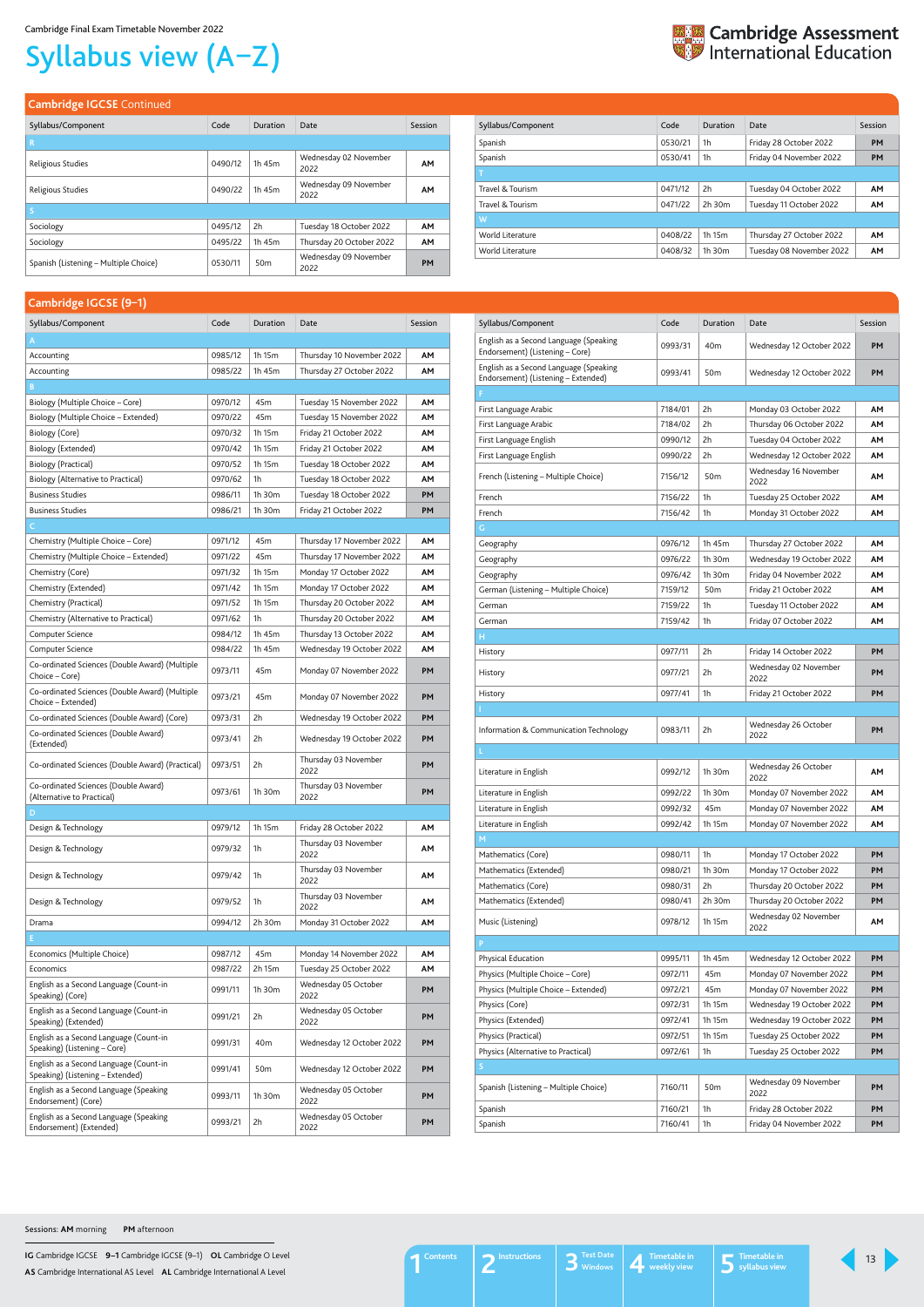**IG** Cambridge IGCSE **9–1** Cambridge IGCSE (9–1) **OL** Cambridge O Level **AS** Cambridge International AS Level **AL** Cambridge International A Level

# Syllabus view (A–Z)



<span id="page-13-0"></span>

|  |  | <b>Cambridge O Level</b> |
|--|--|--------------------------|
|  |  |                          |
|  |  |                          |

| Syllabus/Component                  | Code    | Duration | Date                          | Session   |
|-------------------------------------|---------|----------|-------------------------------|-----------|
| н                                   |         |          |                               |           |
| Hinduism                            | 2055/01 | 1h 30m   | Monday 03 October 2022        | AM        |
| Hinduism                            | 2055/02 | 1h 30m   | Thursday 06 October 2022      | AМ        |
| History                             | 2147/11 | 2h       | Friday 14 October 2022        | <b>PM</b> |
| History                             | 2147/21 | 2h       | Wednesday 02 November<br>2022 | <b>PM</b> |
|                                     |         |          |                               |           |
| Islamic Studies                     | 2068/12 | 1h 30m   | Wednesday 26 October<br>2022  | AΜ        |
| Islamic Studies                     | 2068/22 | 1h 30m   | Thursday 03 November<br>2022  | AΜ        |
| Islamiyat                           | 2058/11 | 1h 30m   | Monday 03 October 2022        | PM        |
| Islamiyat                           | 2058/21 | 1h 30m   | Monday 10 October 2022        | PM        |
|                                     |         |          |                               |           |
| Literature in English               | 2010/12 | 1h 30m   | Wednesday 26 October<br>2022  | <b>AM</b> |
| Literature in English               | 2010/22 | 1h 30m   | Monday 07 November 2022       | AΜ        |
| м                                   |         |          |                               |           |
| Mathematics Syllabus D              | 4024/11 | 2h       | Monday 17 October 2022        | <b>PM</b> |
| Mathematics Syllabus D              | 4024/21 | 2h 30 m  | Thursday 20 October 2022      | PM        |
| P                                   |         |          |                               |           |
| Pakistan Studies                    | 2059/01 | 1h 30m   | Wednesday 05 October<br>2022  | AM        |
| Pakistan Studies                    | 2059/02 | 1h 30m   | Tuesday 11 October 2022       | AM        |
| Physics (Multiple Choice)           | 5054/11 | 1h       | Wednesday 19 October 2022     | <b>PM</b> |
| Physics                             | 5054/21 | 1h 45m   | Monday 03 October 2022        | PM        |
| Physics (Practical)                 | 5054/31 | 2h       | Thursday 06 October 2022      | PM        |
| Physics (Alternative to Practical)  | 5054/41 | 1h       | Thursday 06 October 2022      | <b>PM</b> |
| $\mathsf{R}$                        |         |          |                               |           |
| Religious Studies (Bible Knowledge) | 2048/12 | 1h 30m   | Monday 03 October 2022        | AΜ        |
| Religious Studies (Bible Knowledge) | 2048/22 | 1h 30m   | Thursday 06 October 2022      | AΜ        |
| S                                   |         |          |                               |           |
| Second Language Urdu                | 3248/01 | 2h       | Monday 03 October 2022        | ΑМ        |
| Second Language Urdu                | 3248/02 | 1h 45m   | Thursday 06 October 2022      | ΑМ        |
| Setswana                            | 3158/01 | 2h 30m   | Monday 03 October 2022        | PM        |
| Setswana                            | 3158/02 | 1h 30m   | Monday 10 October 2022        | PM        |
| Sociology                           | 2251/12 | 2h       | Tuesday 18 October 2022       | ΑМ        |
| Sociology                           | 2251/22 | 1h 45m   | Thursday 20 October 2022      | ΑМ        |
| Statistics                          | 4040/12 | 2h 15m   | Wednesday 05 October<br>2022  | ΑМ        |
| Statistics                          | 4040/22 | 2h 15m   | Thursday 13 October 2022      | AΜ        |
| T,                                  |         |          |                               |           |
| Travel & Tourism                    | 7096/12 | 2h       | Tuesday 04 October 2022       | ΑМ        |
| Travel & Tourism                    | 7096/22 | 2h 30m   | Tuesday 11 October 2022       | AΜ        |

| Syllabus/Component                   | Code    | <b>Duration</b> | Date                         | Session   |
|--------------------------------------|---------|-----------------|------------------------------|-----------|
| A                                    |         |                 |                              |           |
| Accounting (Multiple Choice)         | 7707/12 | 1h 15m          | Thursday 10 November 2022    | AΜ        |
| Accounting                           | 7707/22 | 1h 45m          | Thursday 27 October 2022     | AΜ        |
| <b>Additional Mathematics</b>        | 4037/12 | 2h              | Monday 10 October 2022       | АΜ        |
| <b>Additional Mathematics</b>        | 4037/22 | 2h              | Friday 14 October 2022       | AΜ        |
| Arabic                               | 3180/01 | 1h 30m          | Monday 03 October 2022       | AΜ        |
| Arabic                               | 3180/02 | 1h 30m          | Thursday 06 October 2022     | АΜ        |
| B                                    |         |                 |                              |           |
| Biology (Multiple Choice)            | 5090/11 | 1h              | Monday 31 October 2022       | <b>PM</b> |
| Biology                              | 5090/21 | 1h 45m          | Monday 10 October 2022       | <b>PM</b> |
| Biology (Practical)                  | 5090/31 | 1h 15m          | Thursday 13 October 2022     | <b>PM</b> |
| Biology (Alternative to Practical)   | 5090/61 | 1h              | Thursday 13 October 2022     | PM        |
| <b>Business Studies</b>              | 7115/11 | 1h 30m          | Tuesday 18 October 2022      | PМ        |
| <b>Business Studies</b>              | 7115/21 | 1h 30m          | Friday 21 October 2022       | <b>PM</b> |
| C.                                   |         |                 |                              |           |
| Chemistry (Multiple Choice)          | 5070/11 | 1h              | Thursday 03 November<br>2022 | PM        |
| Chemistry                            | 5070/21 | 1h 30m          | Tuesday 11 October 2022      | <b>PM</b> |
| Chemistry (Practical)                | 5070/31 | 1h 30m          | Tuesday 04 October 2022      | <b>PM</b> |
| Chemistry (Alternative to Practical) | 5070/41 | 1h              | Tuesday 04 October 2022      | <b>PM</b> |
| Combined Science (Multiple Choice)   | 5129/11 | 1h              | Wednesday 19 October 2022    | PM        |
| <b>Combined Science</b>              | 5129/21 | 2h 15m          | Tuesday 11 October 2022      | PM        |
| Commerce (Multiple Choice)           | 7100/11 | 1h              | Monday 14 November 2022      | PM        |
| Commerce                             | 7100/21 | 2h              | Tuesday 25 October 2022      | PM        |
| Computer Science                     | 2210/12 | 1h 45m          | Thursday 13 October 2022     | AΜ        |
| Computer Science                     | 2210/22 | 1h 45m          | Wednesday 19 October 2022    | ΑМ        |
| D                                    |         |                 |                              |           |
| Design & Technology                  | 6043/12 | 1h 15m          | Friday 28 October 2022       | AM        |
| Design & Technology                  | 6043/32 | 1h              | Thursday 03 November<br>2022 | AM        |
|                                      |         |                 |                              |           |
| Economics (Multiple Choice)          | 2281/12 | 45m             | Monday 14 November 2022      | ΑМ        |
| Economics                            | 2281/22 | 2h 15m          | Tuesday 25 October 2022      | ΑМ        |
| English Language                     | 1123/11 | 1h 30m          | Wednesday 05 October<br>2022 | PM        |
| English Language                     | 1123/21 | 1h 45m          | Wednesday 12 October 2022    | <b>PM</b> |
| F                                    |         |                 |                              |           |
| Fashion & Textiles                   | 6130/01 | 2h              | Friday 30 September 2022     | АМ        |
| Food & Nutrition                     | 6065/11 | 2h              | Friday 28 October 2022       | <b>PM</b> |
| G                                    |         |                 |                              |           |
| Geography                            | 2217/12 | 1h 45m          | Thursday 27 October 2022     | АМ        |
| Geography                            | 2217/22 | 1h 30m          | Wednesday 19 October 2022    | АМ        |
| Geography                            | 2217/32 | 1h 30m          | Friday 04 November 2022      | АМ        |
|                                      |         |                 |                              |           |

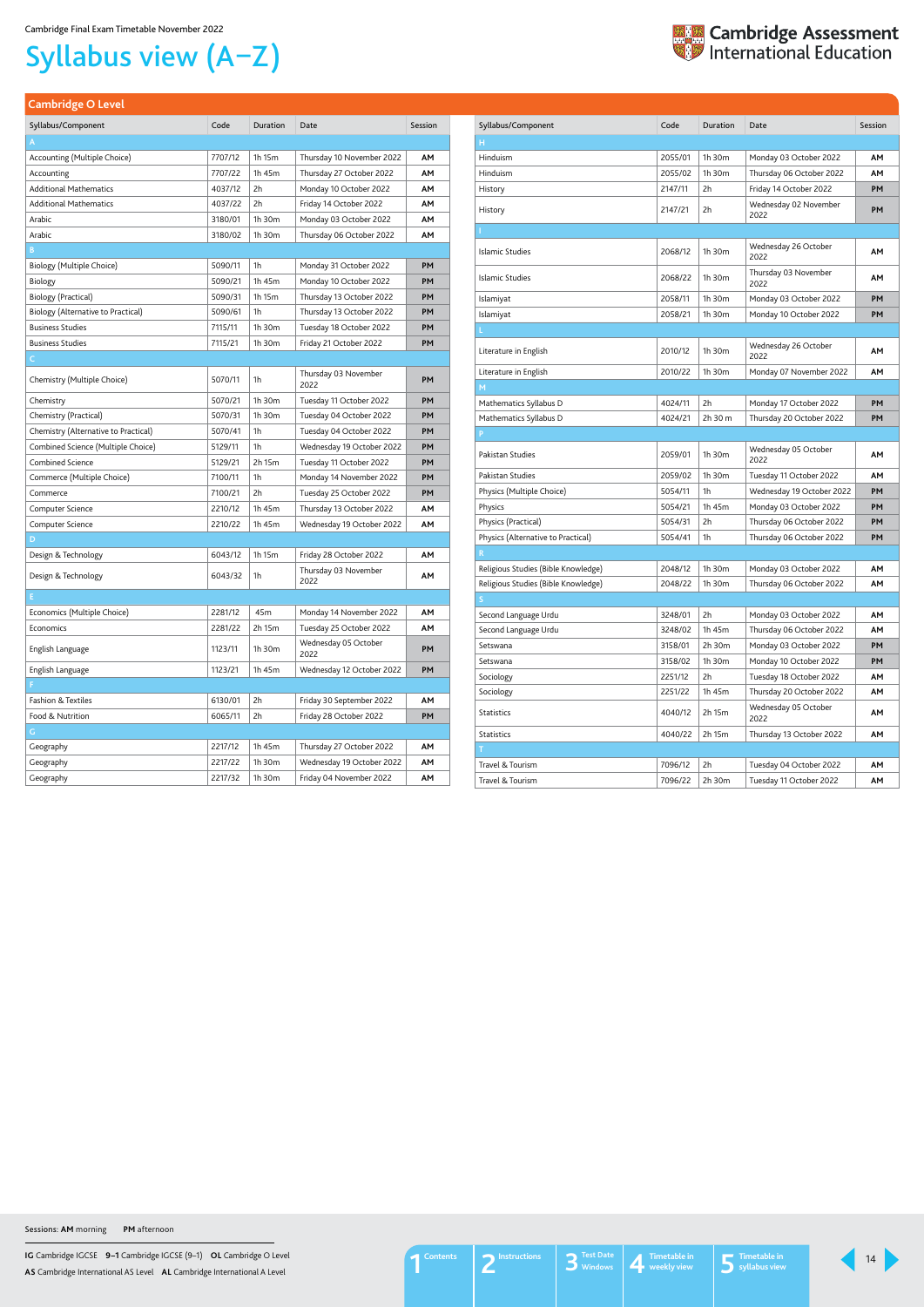**IG** Cambridge IGCSE **9–1** Cambridge IGCSE (9–1) **OL** Cambridge O Level **AS** Cambridge International AS Level **AL** Cambridge International A Level

#### <span id="page-14-0"></span>**Cambridge International AS Level**

| Syllabus/Component               | Code    | Duration    | Date                          | Session   |
|----------------------------------|---------|-------------|-------------------------------|-----------|
| A                                |         |             |                               |           |
| Accounting (Multiple Choice)     | 9706/11 | 1h          | Wednesday 16 November<br>2022 | <b>PM</b> |
| Accounting                       | 9706/21 | 1h 30m      | Tuesday 18 October 2022       | <b>PM</b> |
| Afrikaans Language               | 8679/02 | 1h 45m      | Thursday 13 October 2022      | PМ        |
| Afrikaans Language               | 8679/03 | 1h 30m      | Monday 10 October 2022        | <b>PM</b> |
| Arabic Language                  | 8680/21 | 1h 45m      | Thursday 13 October 2022      | <b>PM</b> |
| Arabic Language                  | 8680/31 | 1h 30m      | Monday 10 October 2022        | PM        |
| B                                |         |             |                               |           |
| Biology (Multiple Choice)        | 9700/12 | 1h 15m      | Wednesday 16 November<br>2022 | ΑМ        |
| Biology                          | 9700/22 | 1h 15m      | Friday 21 October 2022        | AΜ        |
| Biology (Practical – Advanced)   | 9700/33 | 2h          | Tuesday 11 October 2022       | AΜ        |
| Biology (Practical - Advanced)   | 9700/34 | 2h          | Tuesday 01 November 2022      | AΜ        |
| <b>Business</b>                  | 9609/11 | 1h 15m      | Monday 17 October 2022        | PM        |
| <b>Business</b>                  | 9609/21 | 1h 30m      | Thursday 20 October 2022      | PM        |
| C.                               |         |             |                               |           |
| Chemistry (Multiple Choice)      | 9701/12 | 1h 15m      | Tuesday 15 November 2022      | AΜ        |
| Chemistry                        | 9701/22 | 1h 15m      | Tuesday 18 October 2022       | ΑМ        |
| Chemistry (Practical - Advanced) | 9701/33 | 2h          | Tuesday 04 October 2022       | AΜ        |
| Chemistry (Practical - Advanced) | 9701/34 | 2h          | Tuesday 25 October 2022       | AΜ        |
| Chinese Language                 | 8681/21 | 1h 45m      | Wednesday 19 October 2022     | PM        |
| Chinese Language                 | 8681/31 | 1h 30m      | Friday 21 October 2022        | PM        |
| <b>Classical Studies</b>         | 9274/12 | 1h 30m      | Tuesday 25 October 2022       | ΑМ        |
| <b>Classical Studies</b>         | 9274/22 | $1h$ 30 $m$ | Thursday 27 October 2022      | AΜ        |
| Computer Science                 | 9618/11 | 1h 30m      | Wednesday 19 October 2022     | <b>PM</b> |
| Computer Science                 | 9618/21 | 2h          | Friday 21 October 2022        | PM        |
| D                                |         |             |                               |           |
| Design & Technology              | 9705/12 | 3h          | Thursday 10 November 2022     | AΜ        |
| Divinity                         | 8041/22 | 3h          | Tuesday 18 October 2022       | ΑМ        |
| Drama                            | 9482/12 | 2h          | Wednesday 16 November<br>2022 | АМ        |
| E.                               |         |             |                               |           |
| Economics (Multiple Choice)      | 9708/11 | 1h          | Tuesday 15 November 2022      | <b>PM</b> |
| Economics                        | 9708/21 | 1h 30m      | Wednesday 12 October 2022     | PM        |
| English General Paper            | 8021/11 | 1h 15m      | Monday 03 October 2022        | <b>PM</b> |
| English General Paper            | 8021/21 | 1h 45m      | Thursday 06 October 2022      | PM        |
| English Language                 | 9093/12 | 2h 15m      | Wednesday 19 October 2022     | AΜ        |
| English Language                 | 9093/22 | 2h          | Wednesday 26 October<br>2022  | ΑМ        |
| <b>Environmental Management</b>  | 8291/12 | 1h 45m      | Thursday 06 October 2022      | AΜ        |
| <b>Environmental Management</b>  | 8291/22 | 1h 45m      | Thursday 13 October 2022      | ΑМ        |
| F.                               |         |             |                               |           |
| First Language Spanish           | 8665/22 | 1h 45m      | Friday 14 October 2022        | AΜ        |
| First Language Spanish           | 8665/42 | 2h 30m      | Friday 07 October 2022        | AΜ        |
| French Language                  | 8682/22 | 1h 45m      | Friday 14 October 2022        | AΜ        |
| French Language                  | 8682/32 | 1h 30m      | Wednesday 12 October 2022     | ΑМ        |
| <b>Further Mathematics</b>       | 9231/11 | 2h          | Tuesday 01 November 2022      | PM        |
| <b>Further Mathematics</b>       | 9231/31 | 1h 30m      | Friday 04 November 2022       | PM        |
| <b>Further Mathematics</b>       | 9231/41 | 1h 30m      | Monday 07 November 2022       | PM        |
| G.                               |         |             |                               |           |
| Geography (Core)                 | 9696/12 | 1h 30m      | Thursday 20 October 2022      | AΜ        |
| Geography (Core)                 | 9696/22 | 1h 30m      | Thursday 03 November<br>2022  | AΜ        |
| German Language                  | 8683/22 | 1h 45m      | Friday 14 October 2022        | AΜ        |
| German Language                  | 8683/32 | 1h 30m      | Wednesday 12 October 2022     | AΜ        |
| Global Perspectives & Research   | 9239/11 | 1h 30m      | Wednesday 19 October 2022     | PM        |

**H**

**M**



**P**

**T**

Travel & Tourism 9395/12 2h 30m Friday 30 September 2022 **AM**

**U**

| Urdu Language | $8686/02$   1h 45m | Thursday 13 October 2022 | ΑМ |
|---------------|--------------------|--------------------------|----|
| Urdu Language | $8686/03$   1h 30m | Monday 10 October 2022   | АΜ |

# Syllabus view (A–Z)